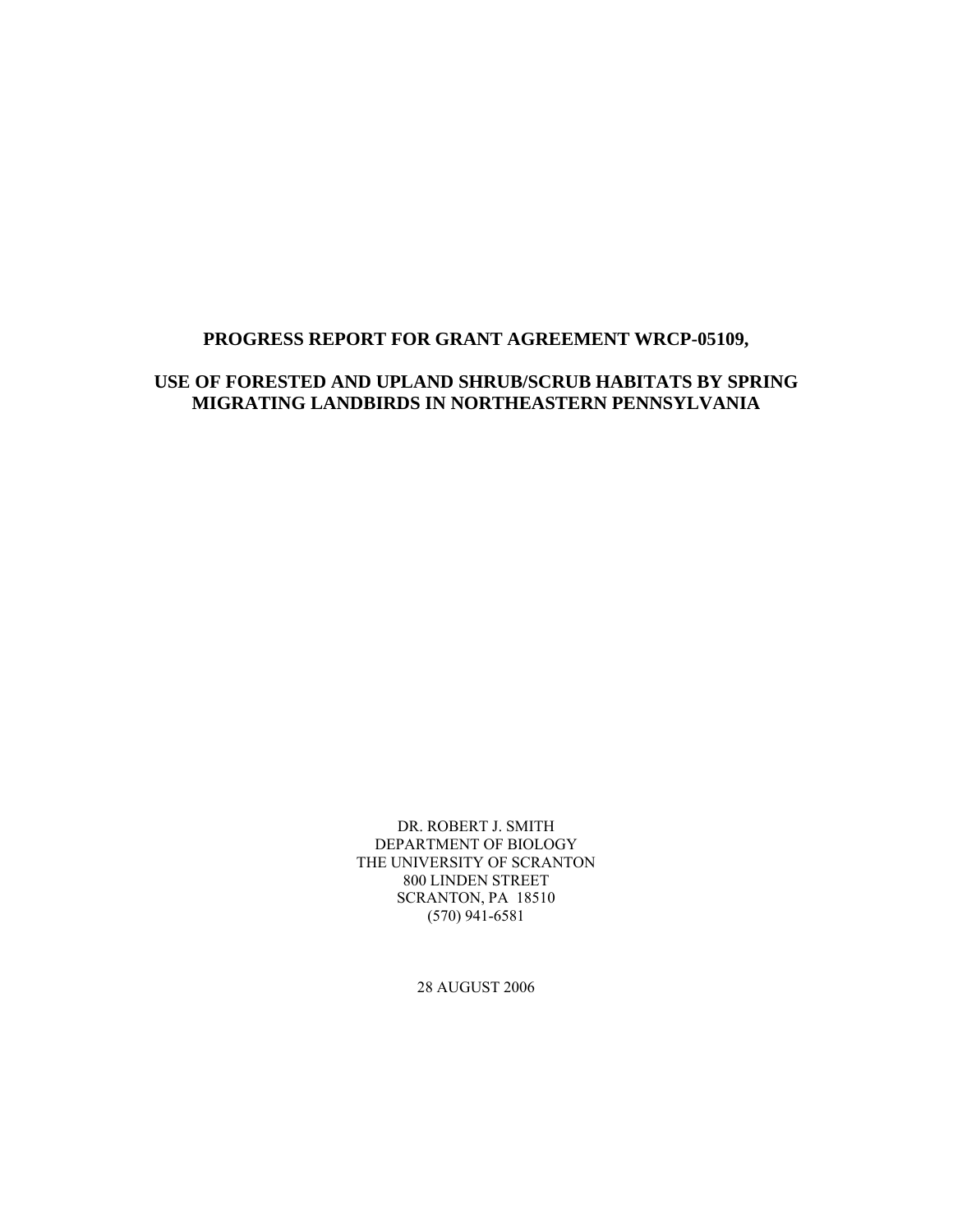#### **Introduction**

<u>.</u>

Long-term data sets reveal population declines in many landbird migrant<sup>1</sup> species (Askins, Lynch & Greenberg, 1990; Robbins *et al.*, 1989). Declines are especially evident in shrubnesting species – records from banding stations and bird observatories during migration demonstrate significant declines in many species of shrubland birds (Askins, 1999). Moreover, transitional shrub/scrub habitats are becoming scarce, reducing breeding habitat for these species (Askins 1999). In Pennsylvania < 5% of habitats are scrub/shrub (Pennsylvania GAP Analysis Project). Because migrating landbirds likely reference innate information about breeding habitat when making decisions about habitat use during migration, i.e., migrants occupy habitats *en route* that are similar to the breeding season (Moore & Aborn, 2000), the persistence of shrubscrub habitats may be critical for these species during passage.

 Although the debate over causes of these population declines continues, attention has mainly focused on events associated with the breeding and wintering phases of the annual cycle (Sherry & Holmes, 1995). As a consequence, the importance of stopover habitat has been overlooked in the development of conservation strategies (Hutto, 2000; Moore et al., 1995). There is a critical need for basic information describing the ecology of migrants during passage, including what types of habitat are important, where those habitats occur, what makes them important, and how their distribution and abundance are changing as a result of development and land conversion (Moore et al., 1995). Further, we know little about migrant-habitat relations, especially with respect to habitat use and the consequences of that use at inland, non-forested stopover sites. If persistence of migrant populations depends on locating favorable conditions throughout the annual cycle, factors associated with *en route* ecology of migrants must figure prominently in any analysis of population change and in the development of a comprehensive conservation plan for migrant species. Unless habitat requirements during migration are met, conservation measures focused on temperate breeding grounds and/or neotropical wintering areas will be compromised.

 The purpose of this study is to assess the importance of forested and upland shrub/scrub habitat to spring migrating landbirds by understanding 1) spatial (forested vs. shrub/scrub) and temporal variation in resource (invertebrate) abundance, 2) migrant use of forested vs. shrub/scrub habitat during stopover, and 3) the fitness consequences associated with using each habitat during stopover. This work is identifying habitat and habitat elements important to landbirds migrating through northeastern Pennsylvania. These findings will enable more accurate recommendations with respect to land acquisition and habitat management practices, providing managers with a better idea of where to focus conservation efforts for landbird migrants. The ultimate goal of this work is to combine results with those from other studies examining migrant-habitat relations in an effort to identify and protect a network of stopover sites for landbird migrants in eastern North America (Duncan *et al.*, 2005).

<sup>&</sup>lt;sup>1</sup> Long-distance migrants are those species that winter predominately in Mexico, Central or South America or islands in the Caribbean. Short-distance migrants winter predominately in the southeastern United States, and Residents are birds that spend the winter in N.E. Pennsylvania.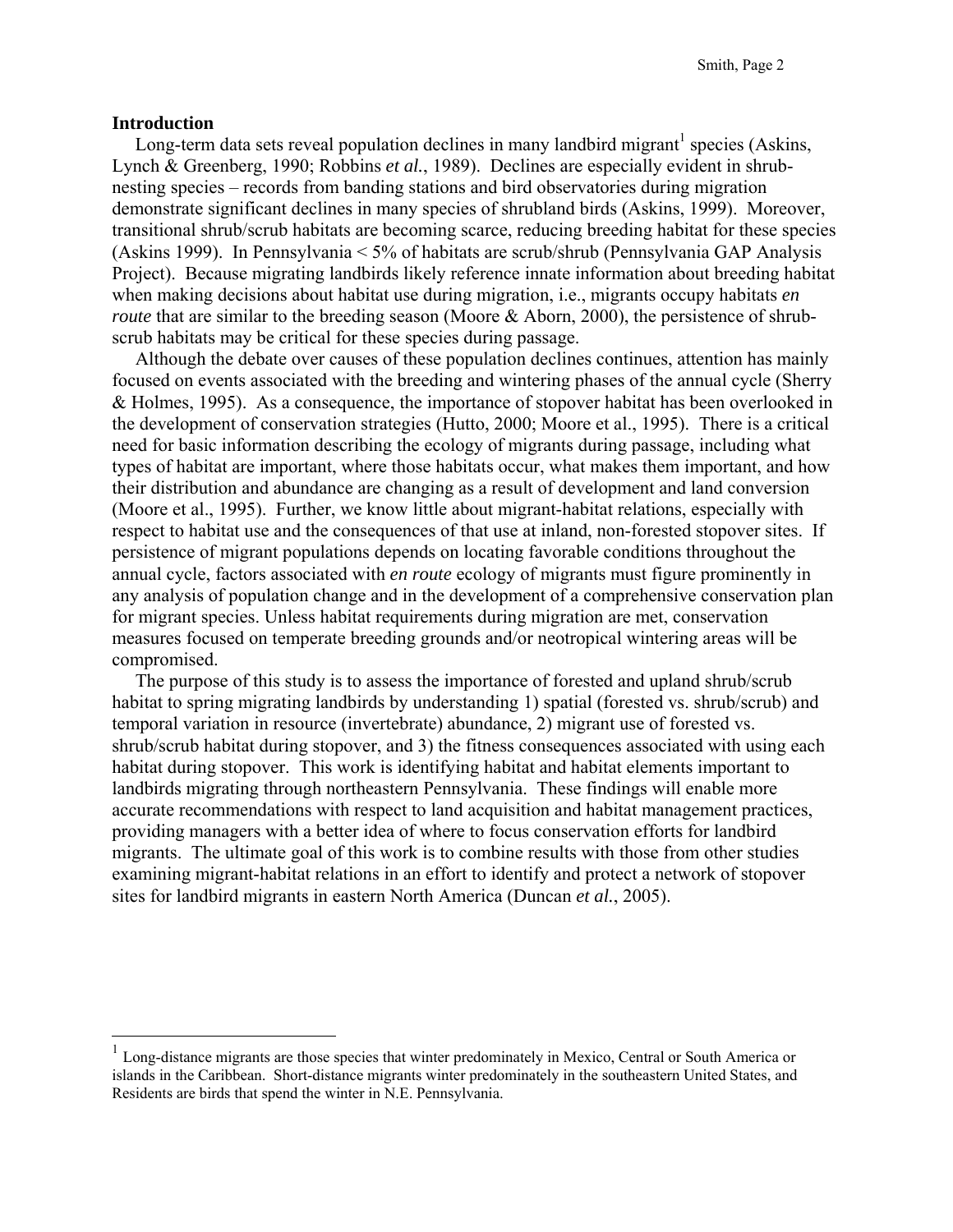#### **Methods**

 Data on bird-habitat relations are collected simultaneously from forested and upland shrub/scrub habitats. Fieldwork takes place in Lackawanna State Park and private lands (hereafter referred to as the Bushko site) immediately adjacent to the park, Lackawanna County, northeastern Pennsylvania (Figure 1). Forested habitats

are dominated by red maple (*Acer rubrum*) and red oak (*Quercus rubrum*), with sugar



Figure 1. Study sites are in Northeastern Pennsylvania, Lackawanna County. The asterisk indicates approximate study location.

maple (*Acer saccharum*) ash (*Fraxinus* spp.), yellow birch (*Betula alleghaniensis*), pin cherry (*Prunus pennsylvanica*), elm (*Ulmus* spp.), American beech (*Fagus grandifolia*) and eastern hemlock (*Tsuga canadensis*) appearing throughout. Upland shrub/scrub habitat chosen for this work is approximately 20-25 years post agriculture, consisting principally of viburnum (*Viburnum* spp.), blueberry (*Vaccinium* spp.), dogwood (*Cornus* spp.), Tartarian honeysuckle (*Lonicera tartaria*), multifloral rose (*Rosa multiflora*) and hawthorn (*Crataegus* spp.) Data collection efforts for the 2006 field season ran from 17 April through 17 June.

*Invertebrate Sampling*. Invertebrate sampling is designed to track the spatial and temporal pattern of arthropod abundance. These results will be combined with data describing foraging behavior and fat deposition to evaluate what invertebrates are present and how those invertebrates influence habitat use and ultimately fitness. All invertebrate sampling takes place within the two netting locations (the Bushko site or the Lackawanna State Park site). I use two sampling strategies - one targeted at flying invertebrates and one targeted at non-flying invertebrates. To assess flying arthropod abundance, I placed Malaise traps at 4 permanent sampling locations, 2 in each habitat type at the Bushko site and 2 in each habitat at the Lackawanna State Park site.Traps were cleared of invertebrates every 3 days**.** 

 I also had my field crew collect grab samples of each common tree/shrub species to estimate relative abundance of foliage (non-flying) invertebrates in both habitats (Cooper & Whitmore, 1990). Samples were collected from each common tree/shrub species at 9 randomly chosen locations every 6 days. Samples were collected by placing a bag over a branch, sealing the bag, clipping the branch, and fumigating the contents. All invertebrates will be sorted to taxonomic Order and size during the fall semester by undergraduates participating in the Faculty/Student Research Program at The University of Scranton. Invertebrates will be weighed to derive biomass estimates of the standing crop. Clipped branches will also be weighed and the results reported as milligrams invertebrate biomass per 100 grams of foliage.

*Bird Census***.** Counting birds within a habitat is a common way evaluate habitat use (e.g., Moore & Kerlinger, 1987; Wilson & Twedt, 2003). Migrants were counted daily using strip transects, a widespread census technique that ensures results will be compatible with other studies.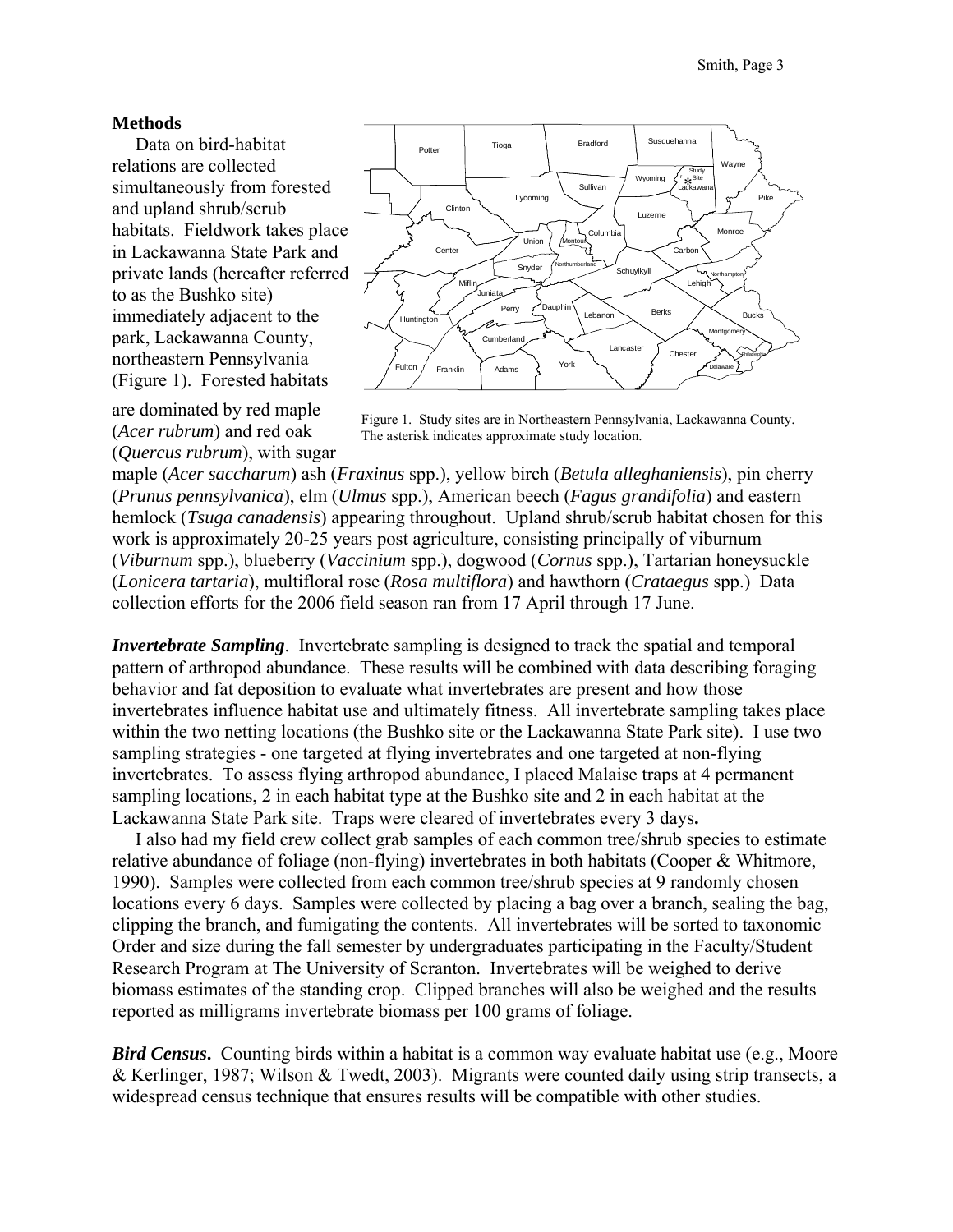Transects range from 200 - 300 meters in length. Censusing consists of slowly walking the transect line and recording species, number and sex for all birds heard or seen within 25 meters of either side of the line. During the 2006 field season we recorded birds on 24 transects, censusing each transect an average 9 times.

*Mist-netting***.** Capturing birds permits evaluation of energetic condition, providing insight into the fitness consequences of using each habitat type and the overall quality of each habitat. I ran 2 banding sites, capturing (and recapturing) migrants using mist-nets checked at 30 minute intervals. Spatial replication of banding data within a study is rare even as replication increases the validity of conclusions drawn from results (Martin & Bateson, 1993). One site was located within Lackawanna State Park and the other site was located on private property immediately adjacent to the park. Straight-line distance between the two sites is 3.2 km. Forest ( $n = 22$ ) and shrub ( $n = 25$ ) nets were opened and closed at approximately the same time. Forest nets included a series of 'high' nets that were elevated into the canopy. Canopy nets were used in forested habitats to maximize capture probability and increase validity of comparisons between the two habitat types.

 For each individual captured the following information was recorded: capture date and time, species, age and sex where possible (Pyle, 1997), mass and tarsus length. Subcutaneous fat (energy store) was quantified using the system developed by The Institute for Bird Populations Monitoring Avian Productivity and Survivorship program (MAPS; DeSante et al., 2003). All captured birds were banded with a USFWS aluminum leg band. Focal species (see below, Foraging Behavior) known to breed in northeastern Pennsylvania were fitted with a unique color band combination. Resights of colorbands during the breeding season permit differentiation of migrants from birds arriving to breed (Smith, 2003). Birds were sexed and aged according to characteristics outlined in Pyle (1997). All recaptured birds were measured as above without reference to previous records.

*Foraging Behavior***.** Foraging behavior reflects both habitat quality and how migrants use habitat. For instance, birds forage at higher rates and selectively forage in particular plant species in response to increased food abundance (Smith, 2003). Observations were conducted on selected focal species including: Ruby-crowned Kinglet (*Regulus calendula*), Yellow-rumped Warbler (*Dendroica coronata*), Blackpoll Warbler (*Dendroica striata*), Common Yellowthroat (*Geothlypis trichas*), Yellow Warbler (*Dendroica petechia*) and Red-eyed Vireo (*Vireo olivaceus*). Foraging movements, attack rates and maneuvers along with microhabitat use were recorded for each observation.

#### **Results/Discussion**

*Invertebrate Sampling – Malaise Traps*. We collected 68 samples from Malaise traps placed in forested and shrub/scrub habitats during the 2006 field season. Because these samples are currently being processed, I am reporting results of samples collected in 2005.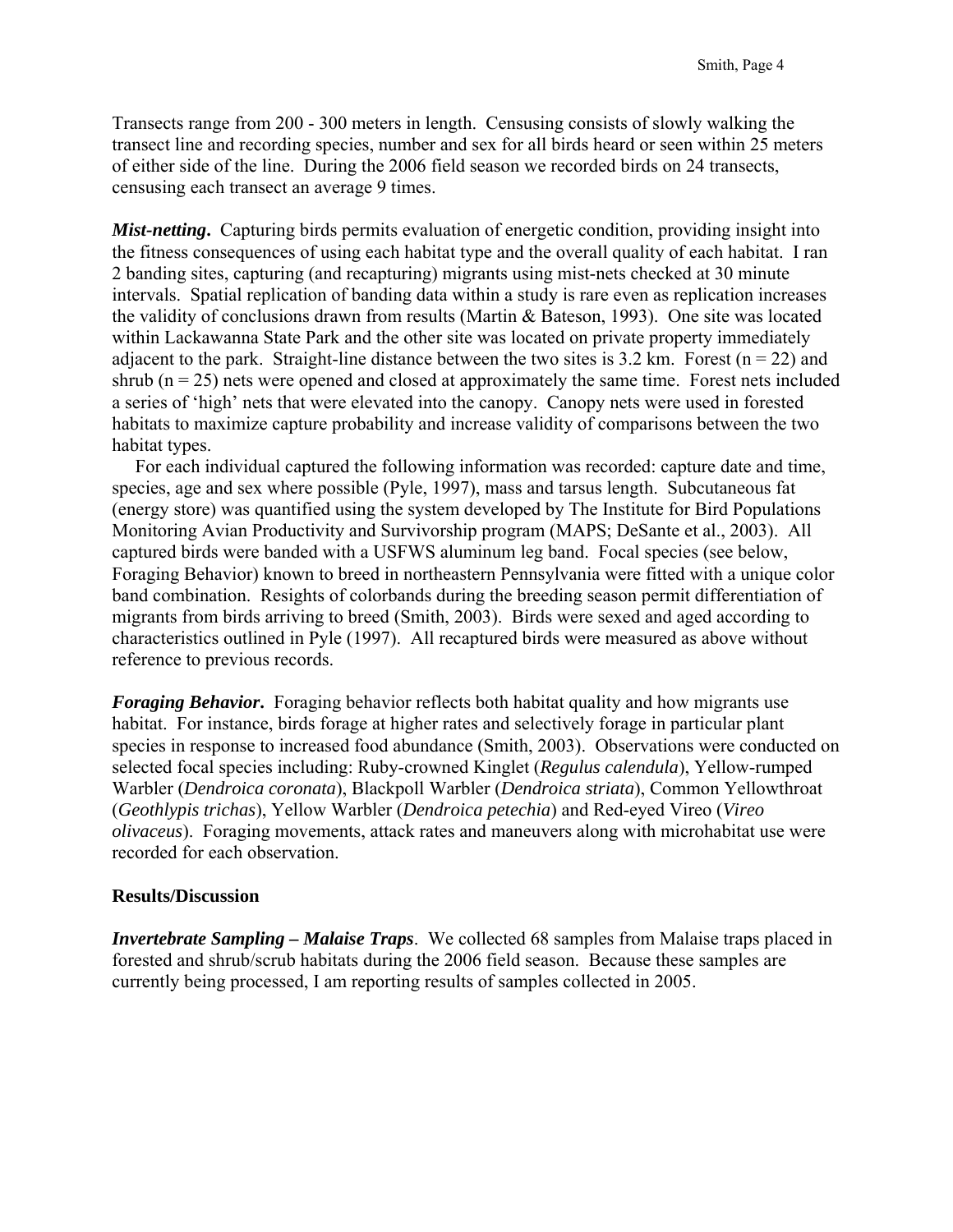

Figure 2. Comparison of invertebrate biomass between forested and shrub/scrub habitats, as estimated by Malaise Trap sampling, northeastern Pennsylvania, 2005. The Y axis indicates grams of invertebrate biomass captured per 100 hours trap time. Whiskers represent +/- 1 standard error.



Figure 4. Comparison of invertebrate biomass between forested and shrub/scrub habitats, as estimated by grab sampling, northeastern Pennsylvania, 2005. Whiskers represent +/- 1 standard error.

 There was no difference between study sites in biomass estimates derived from Malaise sampling (Mann-Whitney *Z* = -0.029, Bushko n = 18; Lackawanna  $n = 20$ ,  $P = 0.988$ ) so I have pooled across study sites for the following analyses. A General Linear Model (GLM) on ranks indicated that there was more invertebrate biomass available to migrant landbirds in shrub/scrub habitat than forested habitat ( $t = 3.118$ . df = 36,  $P = 0.004$ ) during spring migration



Figure 3. Spatial and temporal distribution of invertebrate abundance, as estimated by Malaise Trap sampling, northeastern Pennsylvania, 2005. Time series data were smoothed by calculating a moving average with a 5 day span . The Y axis indicates grams of invertebrate biomass captured per 100 hours trap time. Julian Day 132 = 12 May, Julian Day  $158 = 7$  June.



Figure 5. Spatial and temporal distribution of invertebrate abundance, as estimated by grab sampling, northeastern Pennsylvania, 2005. Time series data were smoothed by calculating a moving average with a 5 day span. Julian Day 118  $= 28$  April, Julian Day 146 = 26 May.

Table 1. Results of a GLM on ranked data examining the influence of habitat type (shrub vs. forested habitat) and sampling date on invertebrate biomass as estimated by Malaise trap sampling, northeastern Pennsylvania, spring migration 2005.

| Source            | Type III  | df  | F      |       |
|-------------------|-----------|-----|--------|-------|
|                   | sum of    |     |        |       |
|                   | Squares   |     |        |       |
| Habitat Type      | 1589.064  |     | 35.316 | 0.027 |
| Date              | 2018.750  | 117 | 2.624  | 0.311 |
| Habitat Type*Date | 931.803   | 17  | 1.211  | 0.545 |
| Error             | 90.500    |     |        |       |
| Total             | 19019.000 | 38  |        |       |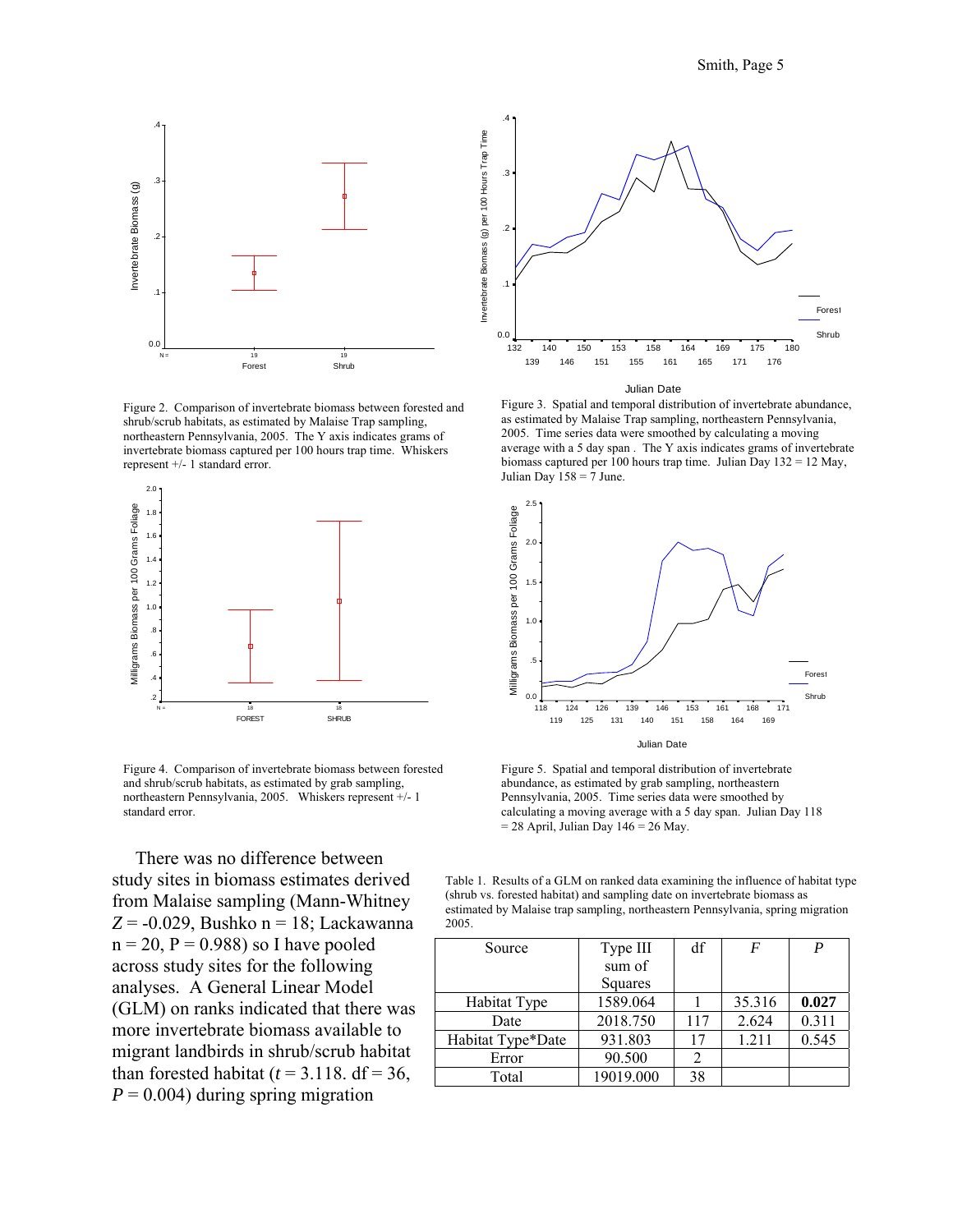(Table 1, Figure 2). Further, shrub habitat consistently yielded more biomass through the course of the field season (Figure 3).

*Invertebrate Sampling – Grab Sampling*. My field crew collected over 150 grab samples through the course of the 2006 field season. Invertebrates were collected from these samples and preserved in alcohol. Under my supervision University of Scranton undergraduates have begun to identify and quantify these invertebrates, and will continue to do so through the fall 2006 semester. Consequently I cannot yet report on these results.

 Samples collected during the 2005 field season have, however, been processed. Preliminary results generally seem to pattern those found in the Malaise Trap sampling, though the effects of the overall comparison (forest vs. shrub) are not as clean  $(t = 1.237, df = 30, P = 0.23$ ; compare Figure 2 to Figure 4). A more detailed look at these data is required to determine if there are differences by habitat within particular taxonomic Order and to determine if different sampling methodologies are comparable. For instance, Malaise Traps sample the flying arthropod fauna whereas grab samples predominately sample substrate bound arthropods. There may or may not be correlations between flying and nonflying invertebrate abundance.

*Census.* In 2005 we placed and georeferenced 24 census transects, with 13 in forested habitat and 11 in shrub/scrub habitat. Most transects (15) are located within Lackawanna State Park. Logistics associated with transect placement in 2005 prevented us from sampling until later in the migratory period. Regardless, we sampled shrub habitat a total of 70 times and forested habitat 76 times. Results of the 2005 census effort indicated more long-distance migrants (*t* = 5.971, df = 144, *P* < 0.001) and short-distance (*t* = 1.943, df = 85, *P* = 0.05) were detected in scrub/shrub than forested habitat (Figure 6). There was no difference in habitat use by resident species ( $t = 1.466$ , df = 144,  $P = 0.145$ ).



Figure 6. Habitat use by migrant and resident landbird species as determined by transect census, spring migration 2005 and 2006. Whiskers represent +/- 1 standard error.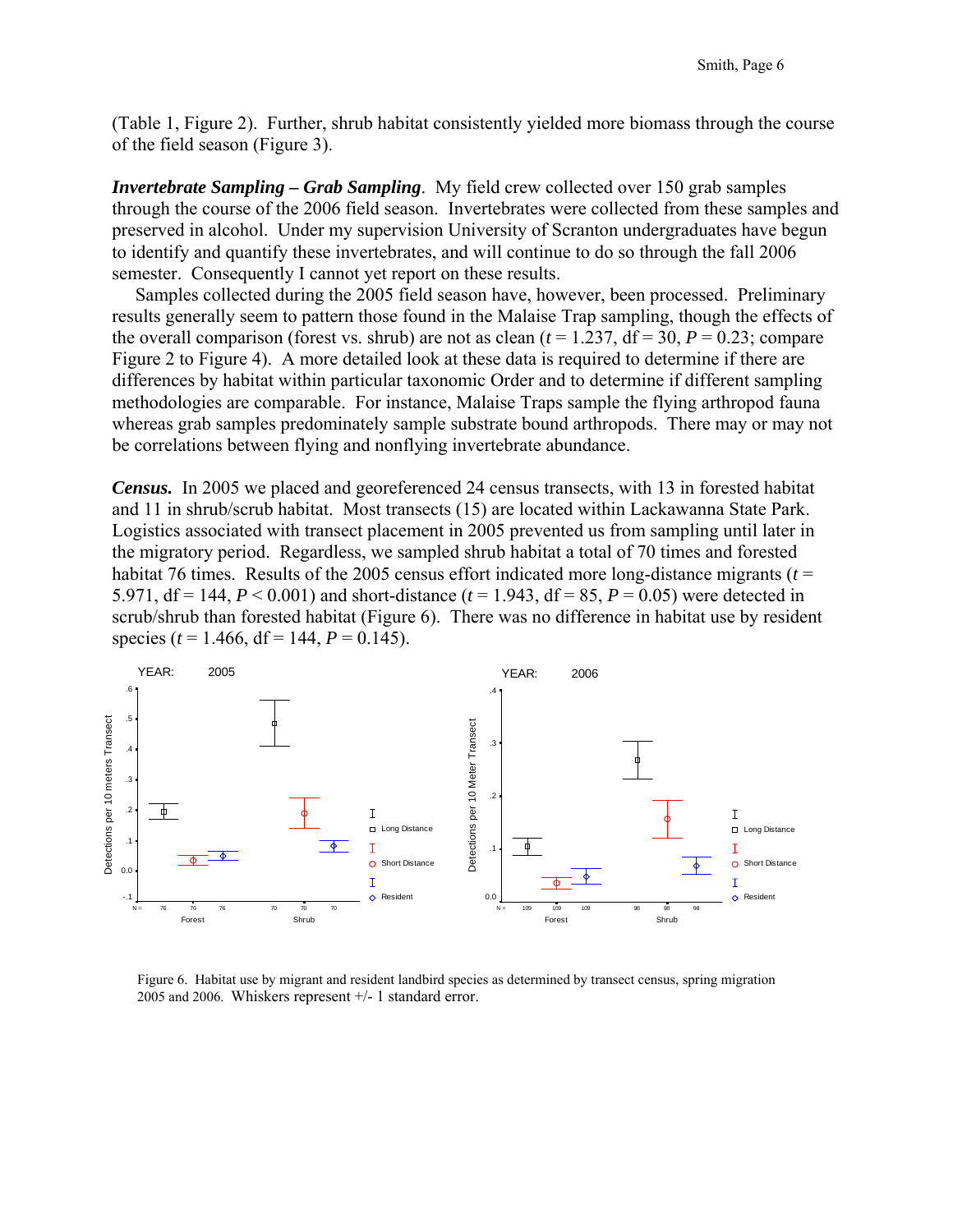

Figure 7. Bird detections by forest type based on transect censusing. There were no differences in number of Long Distance  $(t = 0.287, df = 183, P = 0.767)$ , Short Distance  $(t = 1.527, df = 172,$  $P = 0.129$ ) nor Residents (t = 1.528, df = 183, P = 0.128) detected between deciduous and hemlock dominated forest plots. Whiskers represent +/- 1 standard error.



Figure 8. Species with more detections in hemlock than deciduous forest stands, as determined by transect census. An asterisk \* indicates statistical significance. Blue-headed Vireo = BHVI, Blackburnian Warbler = BLBW, Black-throated Green Warbler = BTNW, Louisiana Waterthrush = LOWA, Northern Waterthrush = NOWA and Song Sparrow = SOSP.

 In 2006 we began census work early in the spring migratory period (4/21/06), sampling shrub habitat 98 times and forested habitat 109 times. Results from our 2006 census effort patterned what we found in 2005, with more long-distance  $(t = 8.353, df = 138, P < 0.001)$  and shortdistance  $(t=6.403, df=114, P<0.001)$  migrants detected in scrub/shrub than forested habitat (Figure 6). There was no difference in habitat use by resident species ( $t = 1.864$ , df = 196,  $P =$ 0.064).

 During the 2006 field season I began examining hemlock use by spring migrants. Census data indicate that hemlock groves were used to a similar extent as deciduous forest plots (Figure 7). Even so, there were a number of species for which hemlock stands appeared especially important (Figure 8). These included Black-throated Green Warbler ( $\chi^2$  = 38.22, df = 1, P < 0.001), Northern Waterthrush ( $\chi^2$  = 3.60, df = 1, P = 0.058), Song Sparrow ( $\chi^2$  = 10.71,df = 1, P = 0.001), and possibly Blue-headed Vireo ( $\chi^2$  = 2.30, df = 1, P = 0.13). Understanding the importance of hemlock stands will be especially relevant in light of the potential impact of Hemlock Wooly Adelgid (*Adelges tsugae*).

*Transect Vegetation.* I use a modification of James and Shugart (1970) to assess vegetation characteristics of shrub and forested transects. This methodology permits estimation of a variety of vegetation parameters, including tree and shrub stem densities and percent canopy, subcanopy and groundcover. Vegetation sampling is complete for 50 % of the transects, and the remaining transects will be sampled at the end of the 2007 field season.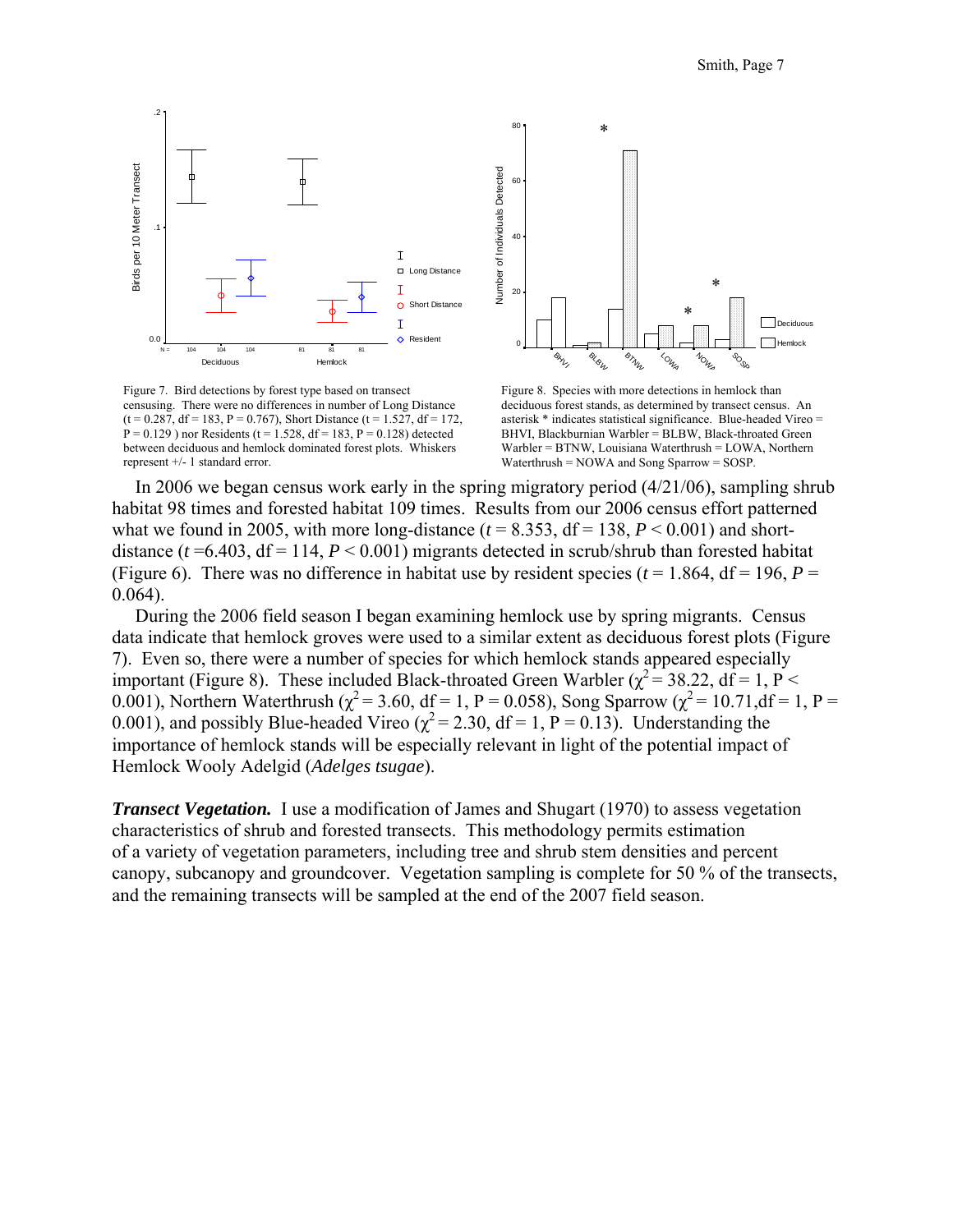

Figure 9. Comparison of shrub stem densities between bird census transects placed in forested and shrub/scrub habitats. Whiskers represent  $+/- 1$  standard error.

 Not surprisingly, there are fewer shrubs (Figure 9;  $t = 10.852$ ,  $df = 8$ ,  $P < 0.001$ ) and more structural complexity (due to the presence of a subcanopy layer; Figure 10) in forested habitat. Throughout the study area the predominate shrub is Tartarian Honeysuckle (*Lonicera tatarica*) (Figure 11), a species not native to Pennsylvania. Other relatively abundant, non-native species include Autumn Olive (*Elaeagnus umbellata*), Eurasian Buckthorn (*Rhamnus cathartica* ) and Multifloral Rose (*Rosa multiflora*). Dogwood (*Cornus spp.*) and Viburnum (*Viburnum spp.*) (spp.) are the two most abundant native shrubs.

*Mist-net Sampling - Captures.* To date, we have captured 3483 individuals of 78 species (see Appendix 1). Our overall bird capture rate (2005,



Figure 10. Comparison of structural complexity between bird census transect placed in forested vs. scrub/shrub habitats. Whiskers represent +/- 1 standard error.



Figure 11. Comparison of stem densities for the six most abundant shrub species. Autumn Olive, Buckthorn and Mulitfloral Rose are not native to Pennsylvania whereas Viburnum and Dogwood are. Whiskers represent +/- 1 standard error.

2006 pooled) was **20.5** birds/100 net hours, with forest net captures (22 nets) occurring at a rate of **6.7** birds captured/100 net hours and shrub/scrub captures (25 nets) occurring at a rate of **28.7** birds/100 net hours (see Table 1). Our overall capture rate and shrub capture rate are quite reasonable in comparison to established banding stations (e.g., Powdermill Avian Research Center, western Pennsylvania, spring 2006 = **27.9** birds/100 net hours; Rouge River Bird Observatory, southeastern Michigan, spring 2006 = **25.8** birds/100 net hours; Braddock Bay Bird Observatory, northern New York, spring 2005 = **29.5** birds/100 net hours. Interestingly, 2006 capture rates were lower than 2005 (Overall 2005 = **22.5** vs. 2006 = **19.5**; forest 2005 = **9.1** vs.  $2006 = 6.9$ ; and shrub/scrub  $2005 = 31.2$  vs.  $2006 = 27.2$ ).

 There were only 3 species captured in forested habitat not captured in shrub/scrub (Redshouldered Hawk, Brown Creeper and White-breasted Nuthatch) while there were 33 species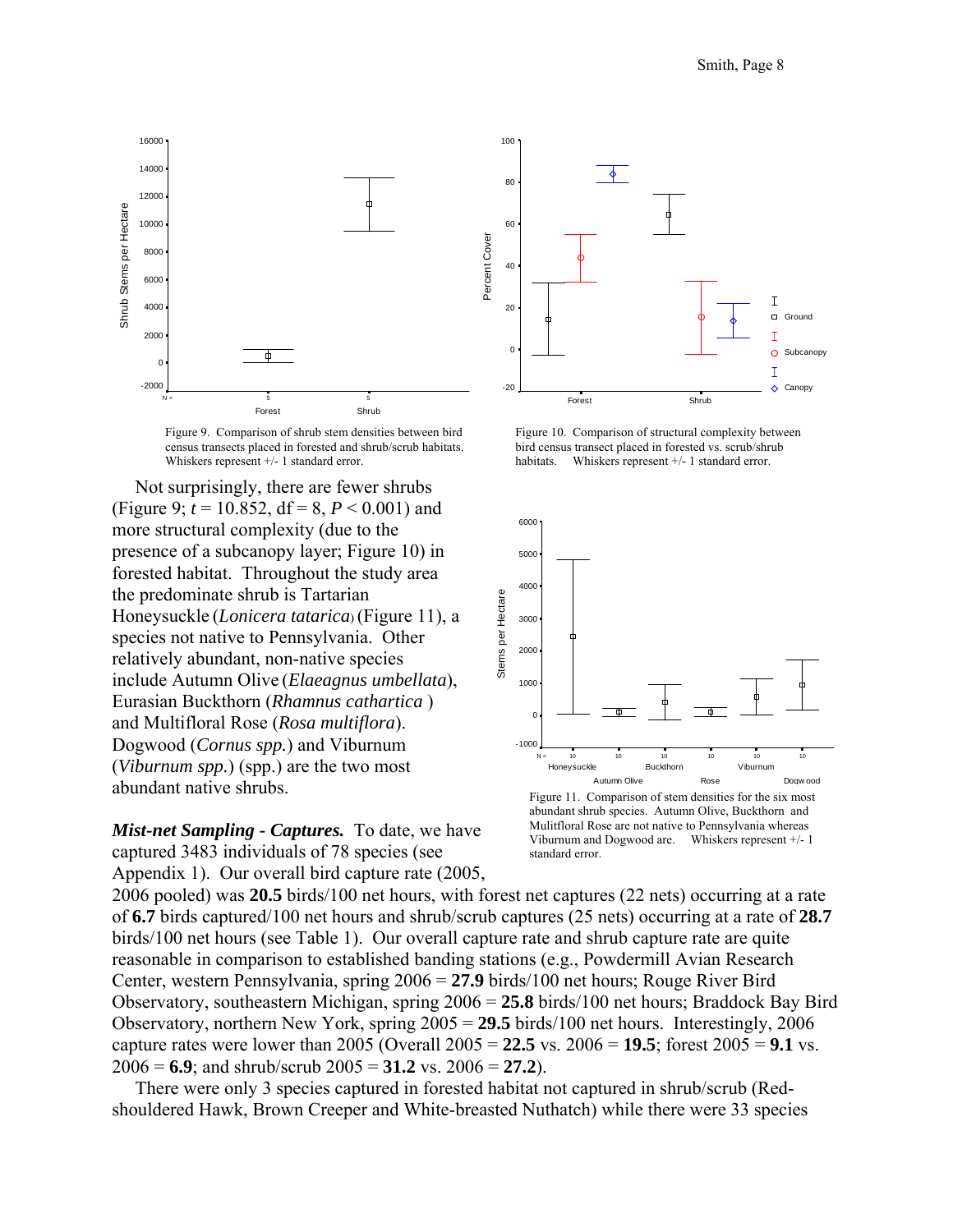captured in shrub/scrub habitat not captured in forested habitat (Appendix 1). Moreover, many forest-breeding birds used shrub/scrub habitat extensively during stopover, including Hermit Thrush, Veery, Swainson's Thrush, Wood Thrush, Red-eyed Vireo and Ovenbird (Appendix 1).

*Mist-net Sampling – Fitness Consequences of Habitat Use.* Birds use lipid stores to fuel migration (Blem, 1980), consequently the ability for a migrant to deposit fat is critical to ensure a successful migration. Further, because there are fitness consequences associated with when an individual arrives at its migratory destination (Sandberg & Moore, 1996; Smith & Moore, 2005) the ability to deposit fat stores quickly is of prime importance. One way to evaluate stopover habitat quality is to determine the rate at which migrants gain or lose fat stores, as indicated by changes in body mass, during their stay within that habitat (Dunn, 2000a; Smith, 2003). Mass change provides not only an index of food abundance but also of food availability, reflecting factors such as predation risk (Dunn, 2000a) or competition (Moore & Yong, 1991).

 To estimate rate of mass change I used multiple linear regression (Dunn, 2000a; Smith, 2003) which is the recommended technique when assessment of relationships among variables is the goal (Tabachnick & Fidell, 1996). This technique allows estimation of mass change without the need to recapture individuals, making maximum use of the dataset rather than relying only on recaptures. However, as in any statistical technique, there are minimum sample size requirements. Consequently, I have limited the following analyses to species with greater than 50 individual captures. Future work will add captures to the data set, permitting evaluation of mass change in more species than included in this report.

 This technique is based on the assumption that migrants are at a low mass early in the morning, and that they build mass through the course of the day as they convert food to fat. If birds are gaining mass during stopover (are in high quality habitat) then there will be a positive relationship between first captures of birds and the time elapsed since daylight (Dunn, 2000b; Winker, Warner & Weisbrod, 1992).

 I used parameter estimates (unstandardized regression coefficients - β weights) to calculate mass change. β weights represent the change in the dependent variable (Mass) with a one-unit change in the independent variable (Minutes since daylight), with all other independent variables held constant (Tabachnick *et al.*, 1996). Mass gain was assumed to have continued at some average rate over all hours of daylight, and overnight mass loss of a bird stopping over equaled 4.5% of average body mass (see Dunn, 2000b; see Winker et al., 1992). I converted overnight loss to grams lost over 24 hours to estimate net 24-hour mass change. I subtracted this loss from the estimated 24-hour gain derived from the regression equations. Net mass change was then divided by the average mass of each species.

 There were no negative relationships detected between mass and time of day (Appendix 2). That is, none of the species included in this analysis lost mass, regardless of whether they were captured in forested or shrub/scrub habitat. Daily mass change estimates for individuals captured in shrub habitats were generally high, ranging from 3.7% of body mass (Gray Catbird) to 17.5% of body mass (Ruby-crowned Kinglet). These estimates are some of the highest yet reported from studies that use mass change estimates as indicators of habitat quality (see Smith, 2003). Only Nashville Warbler did not appear to gain mass in shrub habitat.

 Sample size limitations restricted analyses of forest captures to Common Yellowthroat, Gray Catbird, Wood Thrush, Hermit Thrush, Veery, American Robin and Ovenbird. While many species (but not all - no effect was detected in either forested or shrub habitats in Veery and American Robin) gained mass at relatively high rates in shrub habitat, only Wood Thrush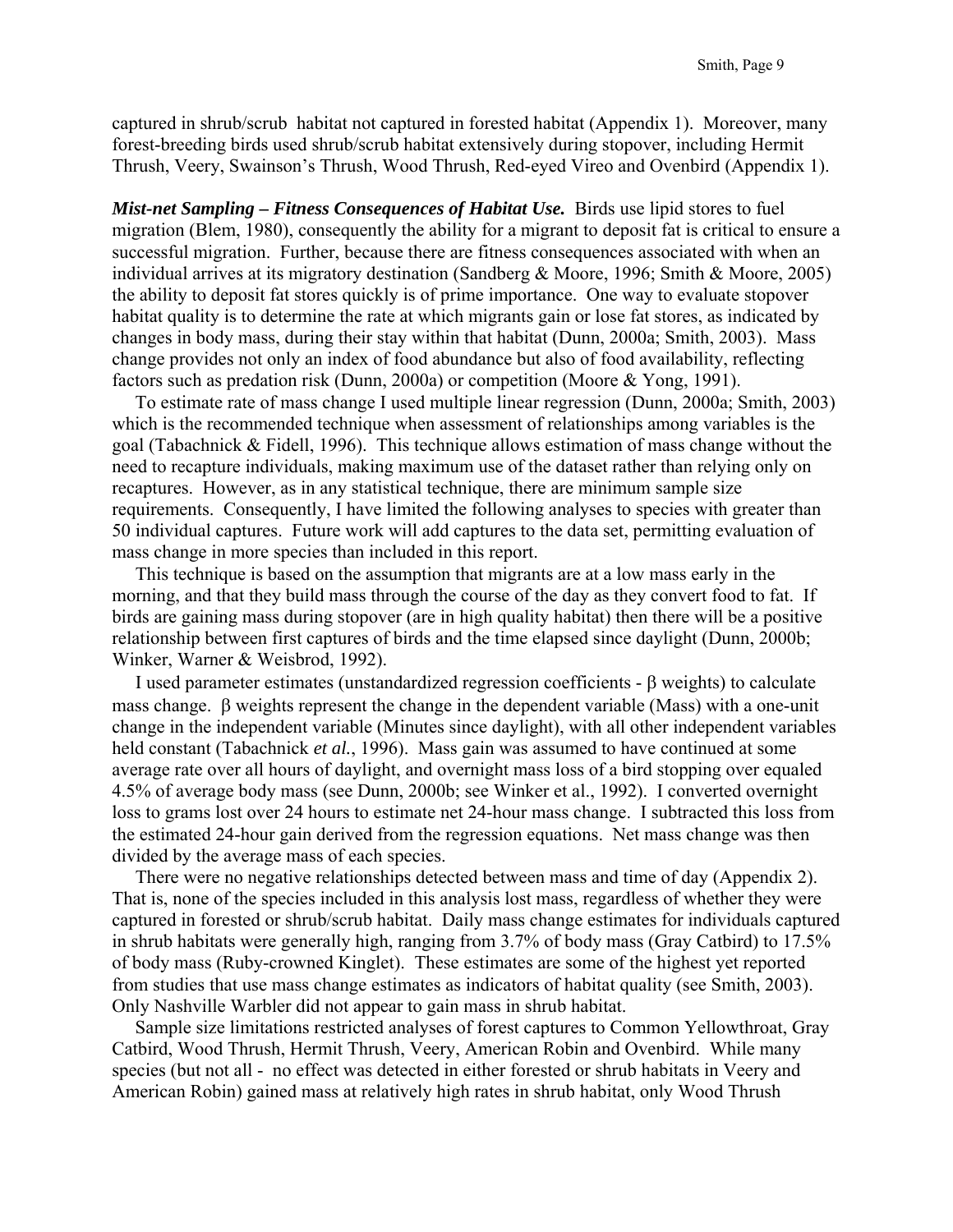showed a significant effect of time of day on mass in forested habitats. Even so, Wood Thrush rate of mass change was higher in shrub than forested habitat (16.4% in shrub vs. 1.4% in forested). Whereas Wood Thrushes appeared to gain mass at a low rate, these results suggest that, for other species, individuals in forested habitat did not gain (nor lose) mass. Birds using forested habitat appear to either increase condition more slowly than in shrub habitat or, if not increasing condition, are at least able to maintain it.

*Foraging Behavior***.** Preliminary analyses of these data suggest no difference in foraging rates between birds observed in shrub habitat and those observed in forested habitat (Figure 12). There was no difference in mean foraging rate between Common Yellowthroats (*t* = 0.099, df = 24, *P* =0.922), Ruby-crowned Kinglets ( $t = 0.631$ , df = 17,  $P = 0.536$ ) nor Yellow Warblers ( $t = 1.583$ , df = 27,  $P =$ 0.125) observed foraging in forested vs. shrub habitats.

*Conclusion***.** Shrub habitat in northeastern Pennsylvania is important to spring migrating birds. Results suggest that birds use shrub habitat more than forest habitat and migrants realize higher fitness by using shrub habitat.



species observed during the 2005 field season, northeastern Pennsylvania. Whiskers represent +/- 1 standard error.

This seems to be a consequence of more resources available to migrants in shrub habitats. As with any ecological study of this nature, more work is needed to increase sample sizes and to assess the effects of annual variation in environmental conditions (notably weather) on resource abundance and consequently habitat use by migrants.

*Estimated Percentage of Project Completed to Date*. One hundred percent of the fieldwork and 85% of the data collection/entry is complete for this second year. There are a number of invertebrate samples to be examined during the 2006 fall semester by undergraduates at the University of Scranton. Once data are collected from these samples then 100% of the data collection for the 2006 field season will be completed.

Dependent upon funding, I plan to continue this study through the summer of 2007, consequently this report represents the midpoint of the second year of a 3 year project. With that in mind, approximately sixty percent of the overall project is complete.

#### *Statement as to whether the project will be completed by the end of the grant agreement*

*period.* Data collection/entry for the 2006 field season will be complete by the end of the grant agreement period for grant WRCP-05109. However, I plan to collect data to address habitat use and the fitness consequences of using forested and shrub/scrub habitats for at least 1 more year.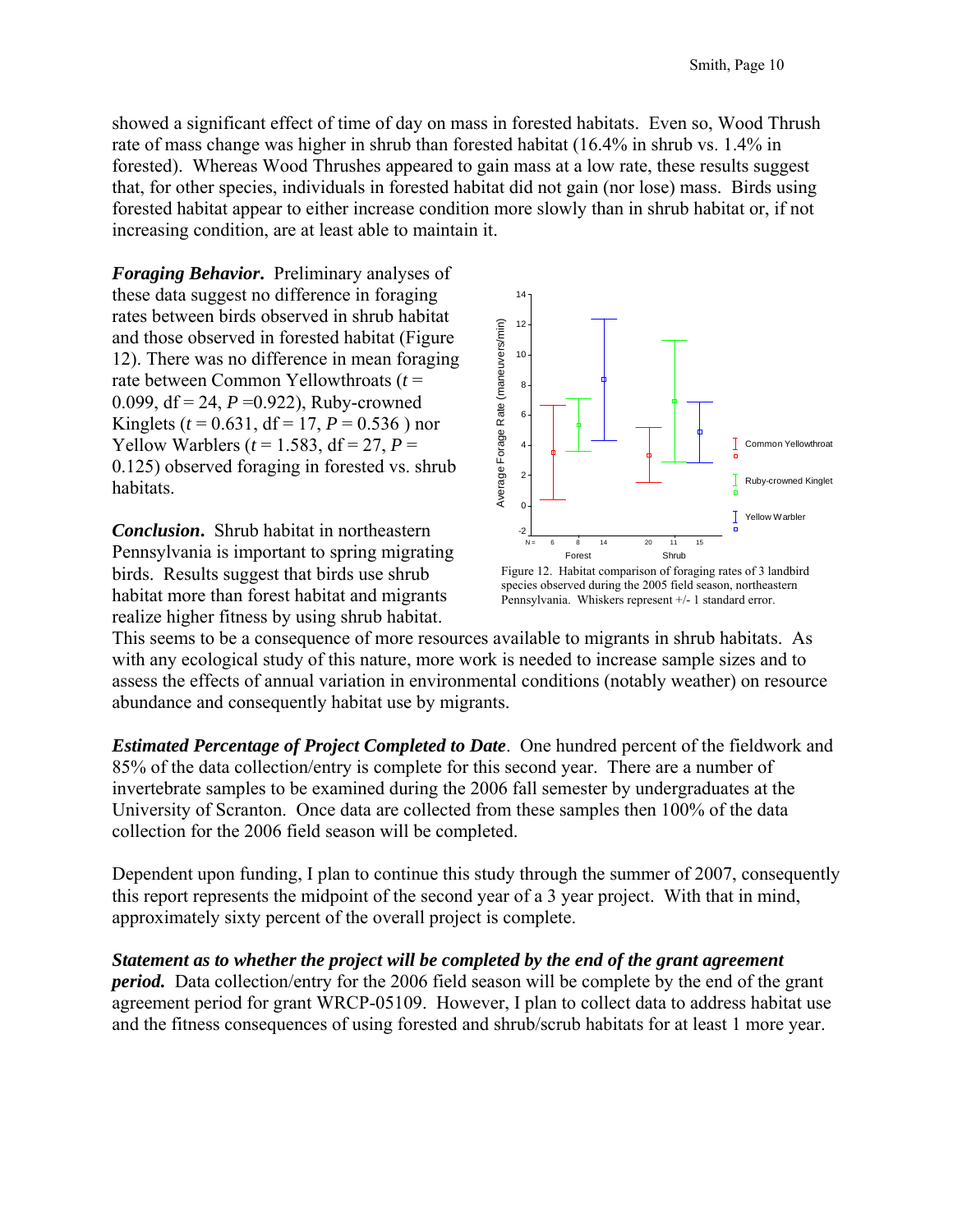### *Projected deliverables in addition to final report***.**

Undergraduate Research Experience: A number of undergraduates from the University of Scranton have involved themselves in this research project. Four students assisted with the fieldwork and an additional four processed invertebrate samples during the fall, 2005 semester. During 2006, 3 undergraduates assisted with the fieldwork and 3 have committed to processing invertebrate samples during the fall, 2006 semester.

Outreach: I led a number of field trips through the site (students from The Geneva School, Lackawanna State Park Environmental Education, Adult Nature History Series – Spring Migrants. There have been many other visitors to the site, including a number of faculty and their children from the University of Scranton.

Dissemination: I will publish this work in technical journals and will present results at University of Scranton functions, along with regional, national and international technical meetings.

Data Contribution: I will contribute data to the international bird-banding database (US Geological Survey Bird Banding Laboratory), the Monitoring Avian Productivity and Survivorship Program (MAPS), and the PA Breeding Bird Atlas. Further, I routinely share data with other researchers, and will make this database available in a similar manner.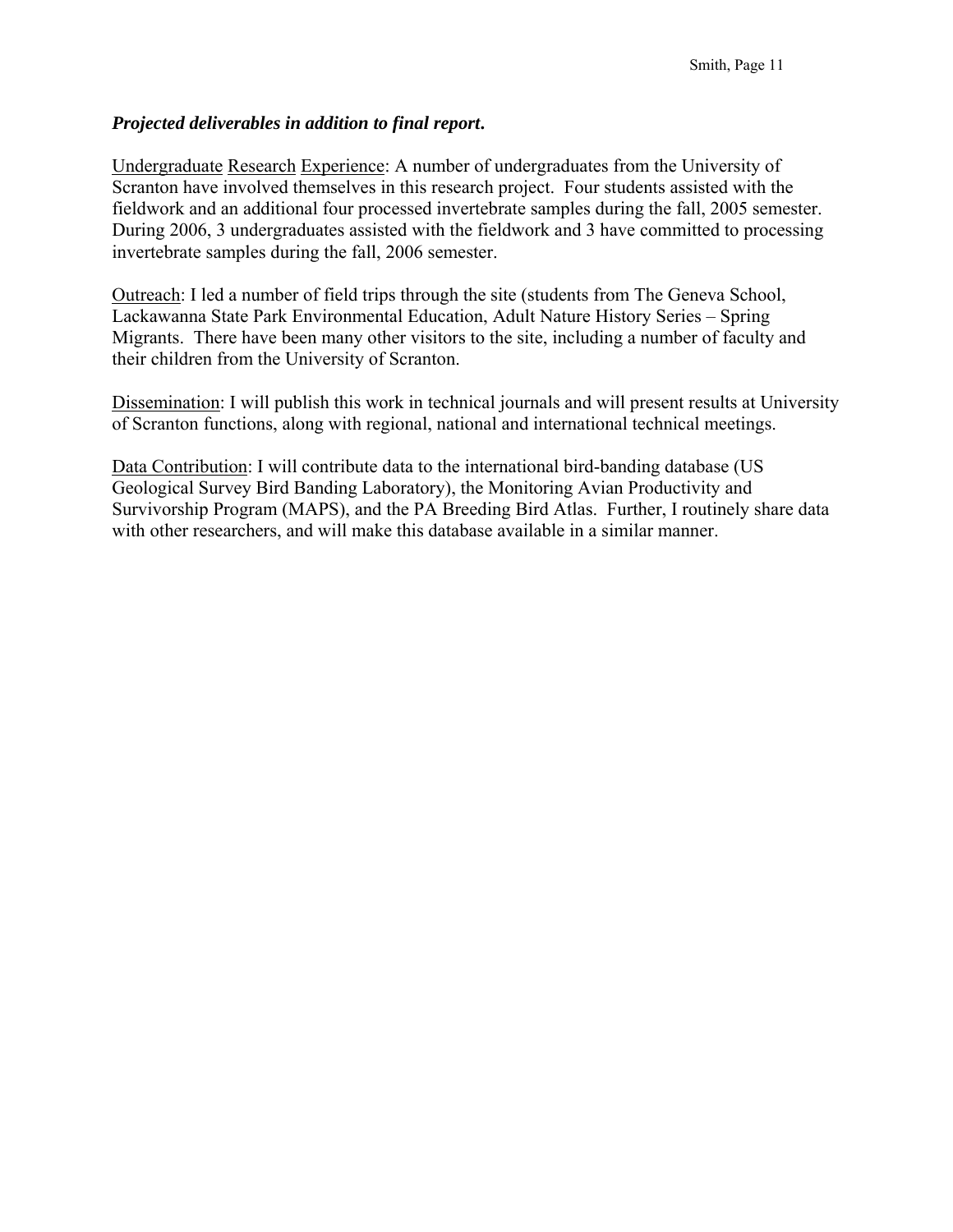### Literature Cited

- Askins, R.A., Lynch, J.F., & Greenberg, R. (1990). Population declines in migratory birds in eastern North America. In *Current Ornithology* (ed D.M. Power), Vol. 7, pp. 1-57. Plenum Press, New York.
- Askins, R.S. (1999) *Restoring North America's birds: lessons from landscape ecology* Yale University Press, New Haven.
- Blem, C.R. (1980). The energetics of migration. In *Animal Migration, Orientation, and Navigation* (ed S.A.J. Gauthreaux), pp. 175-224. Academic Press, New York.
- Cooper, R.J. & Whitmore, R.C. (1990) Arthropod sampling methods in ornithology. *Studies in Avian Biology*, **13**, 29-37.
- DeSante, D.F., Burton, K.M., Velez, P., & Froehlich, D. (2003). MAPS Manual: 2003 Protocol: Instructions for the establishment and operation of constant-effort bird-banding stations as part of the Monitoring Avian Productivity and Survivorship (MAPS) Program. The Institute for Bird Populations, Point Reyes Station.
- Duncan, C., Abel, B., Ewert, D.N., Ford, M.L., Mabey, S.E., Mehlman, D., Patterson, P., Sutter, R., & Woodrey, M.S. (2005) Protecting stopover sites for forest-dwelling migratory landbirds. *Auk*, **122**, 1281–1290.
- Dunn, E.H. (2000a) Temporal patterns in daily mass gain: assessing th quality of migration stopover sites from Magnolia Warblers (*Dendroica magnolia*). *The Auk*, **117**, 12-21.
- Dunn, E.H. (2000b) Temporal patterns in daily mass gain: assessing the quality of migration stopover sites from Magnolia Warblers (*Dendroica magnolia*). *Auk*, **117**, 12-21.
- Hutto, R.L. (2000) On the importance of *en route* periods to the conservation of migratory landbirds. *Studies in Avian Biology*, **20**, 109-114.
- James, F.C. & Shugart, H.H.J. (1970) A quantitative method of habitat description. *Audubon Field Notes*, **24**, 727-736.
- Martin, P. & Bateson, P. (1993) *Measuring behaviour*, Second Edition edn. Cambridge University Press, New York.
- Moore, F.R. & Aborn, D.A. (2000) Mechanisms of *en route* habitat selection: how do migrants make habitat decisions during stopover? *Studies in Avian Biology*, **20**, 34-42.
- Moore, F.R., Gauthreaux, S.A.J., Kerlinger, P., & Simons, T.R. (1995). Habitat requirements during migration: important link in conservation. In *Ecology and Management of Neotropical Migratory Birds* (eds T.E. Martin & D.M. Finch), pp. 121-144. Oxford University Press, New York.
- Moore, F.R. & Kerlinger, P. (1987) Stopover and fat deposition by North American woodwarblers (Parulinae) following spring migration over the Gulf of Mexico. *Oecologia*, **74**, 47-54.
- Moore, F.R. & Yong, W. (1991) Evidence of food-based competition among passerine migrants during stopover. *Behavioral Ecology and Sociobiology*, **28**, 85-90.
- Pyle, P. (1997) *Identification Guide to North American Birds* Slate Creek Press, Bolinas, California.
- Robbins, C.S., Sauer, J.R., Greenberg, R.S., & Droege, S. (1989) Population declines in North American birds that migrate to the neotropics. *Proceedings of the National Academy of Science, USA*, **86**, 7658-7662.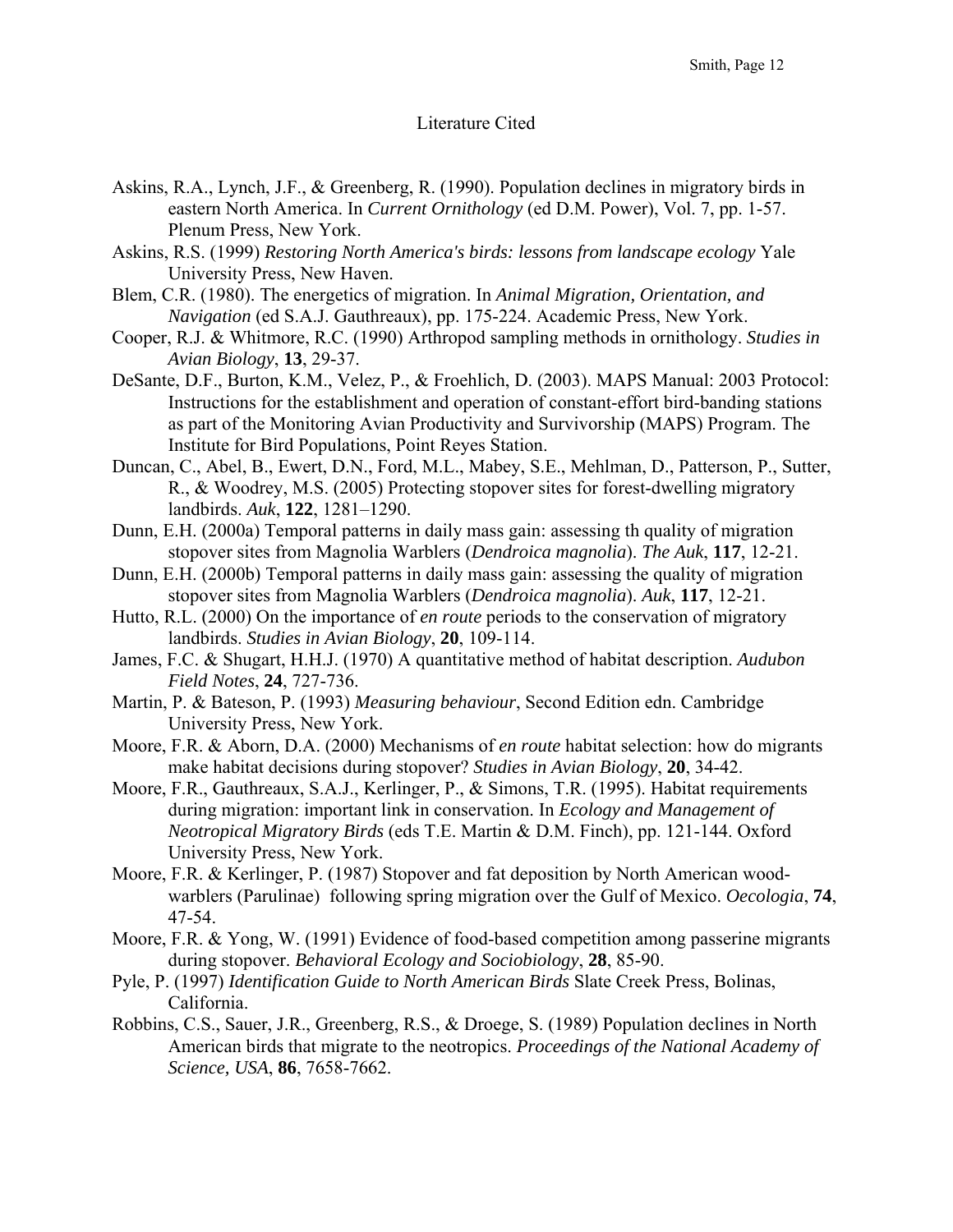- Sandberg, R. & Moore, F.R. (1996) Fat stores and arrival on the breeding grounds:reproductive consequences for passerine migrants. *Oikos*, **77**, 577-581.
- Sherry, T.W. & Holmes, R.T. (1995). Summer versus winter limitation of populations: what are the issues and what is the evidence? In *Ecology and Management of Neotropical Migratory Birds* (eds T.E. Martin & D.M. Finch), pp. 85-120. Oxford University Press, New York.
- Smith, R.J. (2003) *Resources and arrival of landbird migrants at their northerly breeding grounds: Linking en route with breeding season events*. Ph.D. dissertation, The University of Southern Mississippi, Hattiesburg.
- Smith, R.J. & Moore, F.R. (2005) Arrival timing and seasonal reproductive performance in a long-distance migratory landbird. *Behavioral Ecology and Sociobiology*, **57**, 231-239.
- Tabachnick, B.G. & Fidell, L.S. (1996) *Using Multivariate Statistics*, Third Edition edn. Harper Collins College Publishers, New York.
- Wilson, R.R. & Twedt, D.J. (2003) Spring bird migration in Mississippi alluvial valley forests. *American Midland Naturalist*, **149**, 163-175.
- Winker, K., Warner, D., W., & Weisbrod, A.R. (1992) Daily mass gains among woodland migrants at an inland stopover site. *Auk*, **109**, 853-862.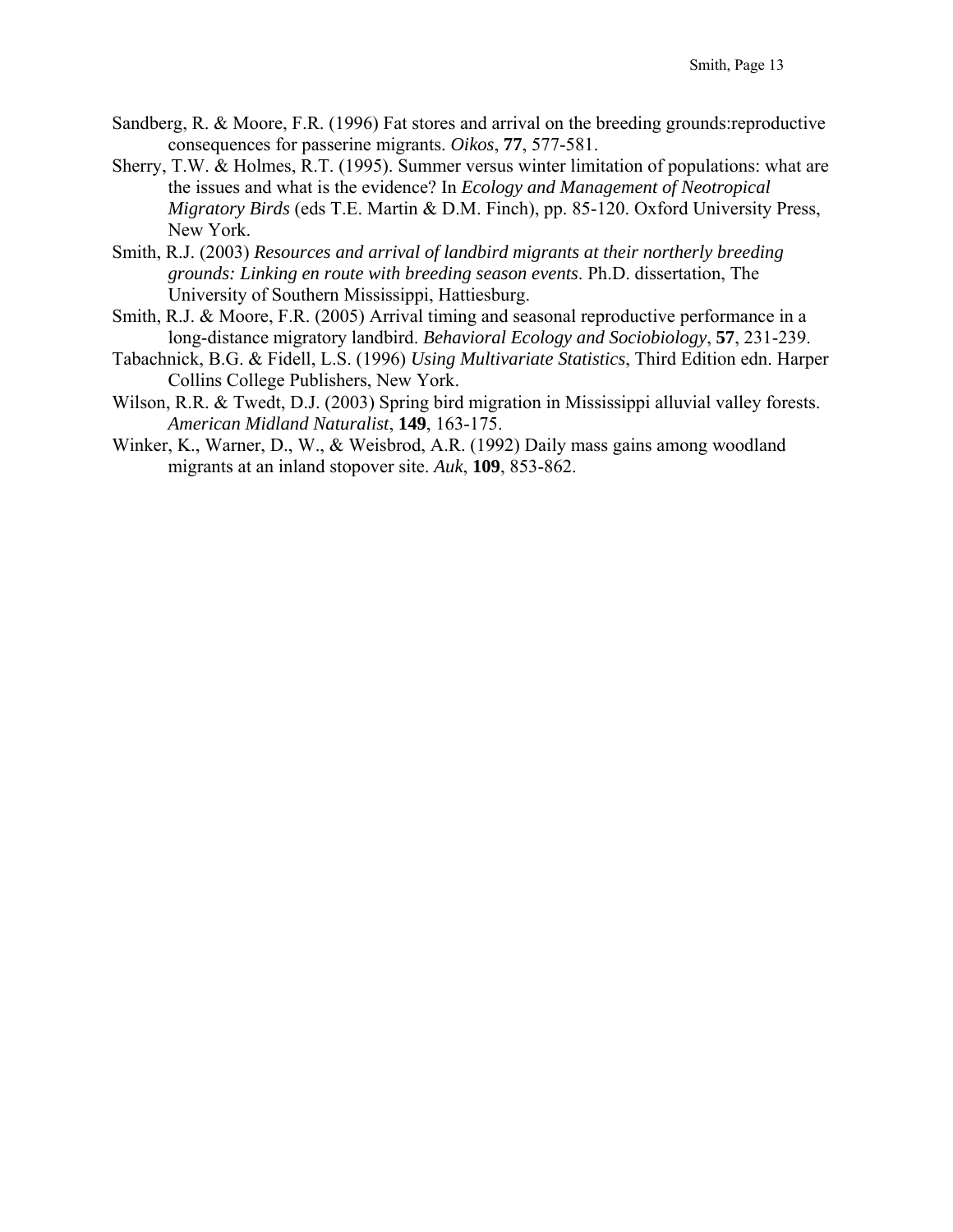**Appendix 1.** Summary of birds captured from 15 April through 15 June, 2005, 2006 at Lackawanna State Park and private lands immediately adjacent to the park. During this period we tallied 3483 captures of 78 species<sup>2</sup>. Forest (n = 22) and shrub (n = 25) nets were opened and closed at approximately the same time. Forest nets include a series of 'high' nets that are elevated into the canopy. Bold text with an asterisk denotes Pennsylvania Game Commission Birds of Conservation Concern.

|                                         | Forest          | <b>Shrub</b>    | <b>Total</b>    | Individuals per<br>100 net hours | Individuals per<br>100 net hours | <b>Total Individuals</b> |
|-----------------------------------------|-----------------|-----------------|-----------------|----------------------------------|----------------------------------|--------------------------|
| <b>Species</b>                          | <b>Captures</b> | <b>Captures</b> | <b>Captures</b> | <b>Forest</b>                    | <b>Shrub</b>                     | per 100 net hours        |
| * Acadian<br><b>Flycatcher</b>          |                 | $\overline{c}$  | $\overline{c}$  | 0.000                            | 0.019                            | 0.012                    |
| * Alder Flycatcher                      |                 | 5               | 5               | 0.000                            | 0.048                            | 0.029                    |
| American Goldfinch                      |                 | 25              | 25              | 0.000                            | 0.241                            | 0.147                    |
| American Redstart                       |                 | 35              | 35              | 0.000                            | 0.338                            | 0.206                    |
| American Robin                          | 25              | 22              | 47              | 0.377                            | 0.212                            | 0.277                    |
| * American<br>Woodcock                  |                 | $\overline{2}$  | 3               | 0.000                            | 0.019                            | 0.018                    |
| <b>Baltimore Oriole</b>                 | $\mathbf{1}$    | 11              | 12              | 0.015                            | 0.106                            | 0.071                    |
| Black-and-white<br>Warbler              | 5               | 27              | 34              | 0.075                            | 0.260                            | 0.200                    |
| * Black-billed<br>Cuckoo                |                 | 18              | 18              | 0.000                            | 0.174                            | 0.106                    |
| Black-capped<br>Chickadee               | 43              | 226             | 272             | 0.649                            | 2.180                            | 1.600                    |
| Blue-gray<br>Gnatcatcher                |                 | $\mathbf{1}$    | $\mathbf{1}$    | 0.000                            | 0.010                            | 0.006                    |
| Brown-headed<br>Cowbird                 | $\overline{4}$  | 5               | 9               | 0.060                            | 0.048                            | 0.053                    |
| * Blue-headed Vireo                     | $\mathbf{1}$    | 8               | $\mathsf{Q}$    | 0.015                            | 0.077                            | 0.053                    |
| * Blackburnian<br>Warbler               |                 | 3               | 3               | 0.000                            | 0.029                            | 0.012                    |
| <b>Blue Jay</b>                         | $\overline{7}$  | 13              | 20              | 0.106                            | 0.125                            | 0.118                    |
| * Blackpoll Warbler                     |                 | $\overline{4}$  | $\overline{4}$  | 0.000                            | 0.039                            | 0.024                    |
| <b>Brown Creeper</b>                    | 1               |                 | $\mathbf{1}$    | 0.015                            | 0.000                            | 0.006                    |
| * Brown Thrasher                        | $\mathbf{1}$    | 19              | 21              | 0.015                            | 0.183                            | 0.124                    |
| Brewster's Warbler                      | $\mathbf{1}$    | 47              | 48              | 0.015                            | 0.453                            | 0.282                    |
| * Black-throated<br><b>Blue Warbler</b> | $\mathbf{1}$    | 25              | 26              | 0.015                            | 0.241                            | 0.153                    |
| * Black-throated                        |                 |                 |                 |                                  |                                  |                          |
| <b>Green Warbler</b>                    | $\overline{2}$  | 20              | 24              | 0.030                            | 0.193                            | 0.141                    |
| * Blue-winged<br>Warbler                | 5               | 83              | 88              | 0.075                            | 0.801                            | 0.518                    |
| Carolina Wren                           |                 | $\mathbf{1}$    | $\mathbf{1}$    | 0.000                            | 0.010                            | 0.006                    |
| * Canada Warbler                        |                 | 24              | 24              | 0.000                            | 0.222                            | 0.141                    |
| Clay-colored Sparrow                    |                 | $\mathbf{1}$    | $\mathbf{1}$    | 0.000                            | 0.010                            | 0.006                    |
| Cedar Waxwing                           | 3               | $\,$ 8 $\,$     | 11              | 0.045                            | 0.077                            | 0.065                    |
| Chipping Sparrow                        |                 | 10              | 10              | 0.000                            | 0.096                            | 0.059                    |
| Common<br>Yellowthroat                  | 16              | 337             | 367             | 0.241                            | 3.250                            | 2.159                    |
| Chestnut-sided<br>Warbler               | 2               | 88              | 90              | 0.030                            | 0.849                            | 0.529                    |
| Downy Woodpecker                        | 3               | 3               | 6               | 0.045                            | 0.029                            | 0.035                    |

<sup>&</sup>lt;sup>2</sup> While there seem to be 79 species in this table, the grouping Trail's Flycatcher consists of birds that are either Alder or Willow Flycatcher. This grouping represents individuals which were impossible to identify to species.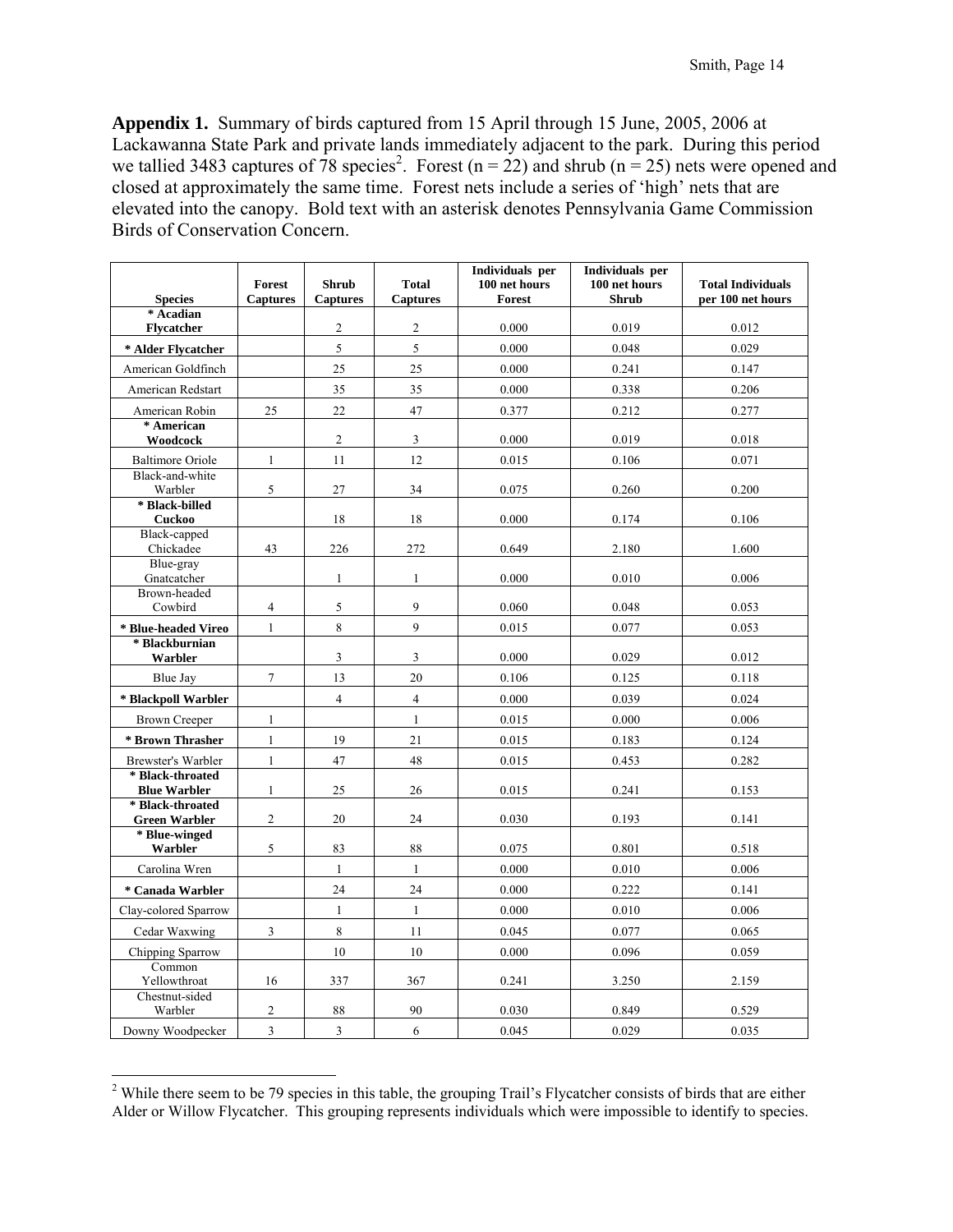# **Appendix 1 continued.**

| <b>Species</b>                    | <b>Forest</b><br><b>Captures</b> | <b>Shrub</b><br><b>Captures</b> | <b>Total</b><br><b>Captures</b> | Individuals per<br>100 net hours<br><b>Forest</b> | Individuals per<br>100 net hours<br><b>Shrub</b> | <b>Total Individuals</b><br>per 100 net hours |
|-----------------------------------|----------------------------------|---------------------------------|---------------------------------|---------------------------------------------------|--------------------------------------------------|-----------------------------------------------|
| Eastern Phoebe                    | 5                                | 2                               | 7                               | 0.075                                             | 0.019                                            | 0.041                                         |
| Eastern Towhee                    | 3                                | 46                              | 49                              | 0.045                                             | 0.444                                            | 0.288                                         |
| Eastern Tufted<br>Titmouse        | 5                                | 30                              | 35                              | 0.075                                             | 0.289                                            | 0.206                                         |
| Eastern White-<br>crowned Sparrow |                                  | $\mathbf{1}$                    | $\mathbf{1}$                    | 0.000                                             | 0.010                                            | 0.006                                         |
| Field Sparrow                     |                                  | 53                              | 53                              | 0.000                                             | 0.511                                            | 0.312                                         |
| Gray-cheeked Thrush               | 2                                | $\overline{3}$                  | 5                               | 0.030                                             | 0.029                                            | 0.029                                         |
| Gray Catbird                      | 26                               | 434                             | 469                             | 0.392                                             | 4.186                                            | 2.759                                         |
| * Golden-winged<br>Warbler        |                                  | $\boldsymbol{2}$                | $\overline{c}$                  | 0.000                                             | 0.019                                            | 0.012                                         |
| Hairy Woodpecker                  | 9                                | $\mathbf{1}$                    | 10                              | 0.136                                             | 0.010                                            | 0.059                                         |
| Hermit Thrush                     | 37                               | 68                              | 105                             | 0.558                                             | 0.656                                            | 0.618                                         |
| House Wren                        |                                  | 11                              | 11                              | 0.000                                             | 0.106                                            | 0.065                                         |
| Indigo Bunting                    | 3                                | 6                               | $\overline{9}$                  | 0.045                                             | 0.058                                            | 0.053                                         |
| Least Flycatcher                  | $\overline{2}$                   | 32                              | 34                              | 0.030                                             | 0.309                                            | 0.200                                         |
| Lincoln Sparrow                   |                                  | 21                              | 21                              | 0.000                                             | 0.203                                            | 0.124                                         |
| Magnolia Warbler                  | $\overline{2}$                   | 93                              | 95                              | 0.030                                             | 0.897                                            | 0.559                                         |
| Mourning Warbler                  |                                  | 6                               | 6                               | 0.000                                             | 0.058                                            | 0.035                                         |
| Nashville Warbler                 | 5                                | 75                              | 80                              | 0.075                                             | 0.723                                            | 0.471                                         |
| Northern Cardinal                 | 9                                | 31                              | 40                              | 0.136                                             | 0.299                                            | 0.235                                         |
| Northern Flicker                  | $\overline{4}$                   | 11                              | 15                              | 0.060                                             | 0.106                                            | 0.088                                         |
| Northern Parula                   |                                  | $\overline{3}$                  | $\overline{3}$                  | 0.000                                             | 0.029                                            | 0.018                                         |
| Northern Waterthrush              | 1                                | 10                              | 11                              | 0.015                                             | 0.096                                            | 0.065                                         |
| Ovenbird                          | 84                               | 120                             | 212                             | 1.267                                             | 1.157                                            | 1.247                                         |
| Philadelphia Vireo                |                                  | $\sqrt{2}$                      | $\overline{c}$                  | 0.000                                             | 0.019                                            | 0.012                                         |
| * Prairie Warbler                 |                                  | 30                              | 31                              | 0.000                                             | 0.289                                            | 0.182                                         |
| Purple Finch                      | $\overline{2}$                   | 40                              | 43                              | 0.030                                             | 0.386                                            | 0.253                                         |
| Rose-breasted<br>Grosbeak         | 4                                | 19                              | 23                              | 0.060                                             | 0.183                                            | 0.135                                         |
| Ruby-crowned<br>Kinglet           | $\mathbf{1}$                     | 106                             | 109                             | 0.015                                             | 1.022                                            | 0.641                                         |
| Red-eyed Vireo                    | 19                               | 63                              | 83                              | 0.287                                             | 0.608                                            | 0.488                                         |
| * Red-shouldered                  |                                  |                                 |                                 |                                                   |                                                  |                                               |
| Hawk                              | $\mathbf{1}$                     |                                 | $\mathbf{1}$                    | 0.015                                             | 0.000                                            | 0.006                                         |
| Slate-colored Junco               | $\mathbf{1}$                     | 16                              | 17                              | 0.015                                             | 0.154                                            | 0.100                                         |
| * Scarlet Tanager                 | $\overline{c}$                   | $\tau$                          | 9                               | 0.030                                             | 0.068                                            | 0.053                                         |
| Song Sparrow                      | $\mathbf{1}$                     | 21                              | $22\,$                          | 0.015                                             | 0.203                                            | 0.129                                         |
| * Sharp-shinned<br>Hawk           |                                  | $\overline{4}$                  | $\overline{4}$                  | 0.000                                             | 0.039                                            | 0.024                                         |
| Swamp Sparrow                     |                                  | 9                               | 9                               | 0.000                                             | 0.087                                            | 0.053                                         |
| * Swainson's<br><b>Thrush</b>     | 6                                | 18                              | 24                              | 0.090                                             | 0.174                                            | 0.141                                         |
| Tennesse Warbler                  |                                  | $\mathbf{1}$                    | $\mathbf{1}$                    | 0.000                                             | 0.010                                            | 0.006                                         |
| Trail's Flycatcher                |                                  | 45                              | 45                              | 0.000                                             | 0.434                                            | 0.265                                         |
| Veery                             | 39                               | 106                             | 149                             | 0.588                                             | 1.022                                            | 0.877                                         |
| White-breasted<br>Nuthatch        | 3                                |                                 | 3                               | 0.045                                             | 0.000                                            | 0.018                                         |
| * Willow Flycatcher               |                                  | $\mathfrak{Z}$                  | $\overline{\mathbf{3}}$         | 0.000                                             | 0.029                                            | $0.018\,$                                     |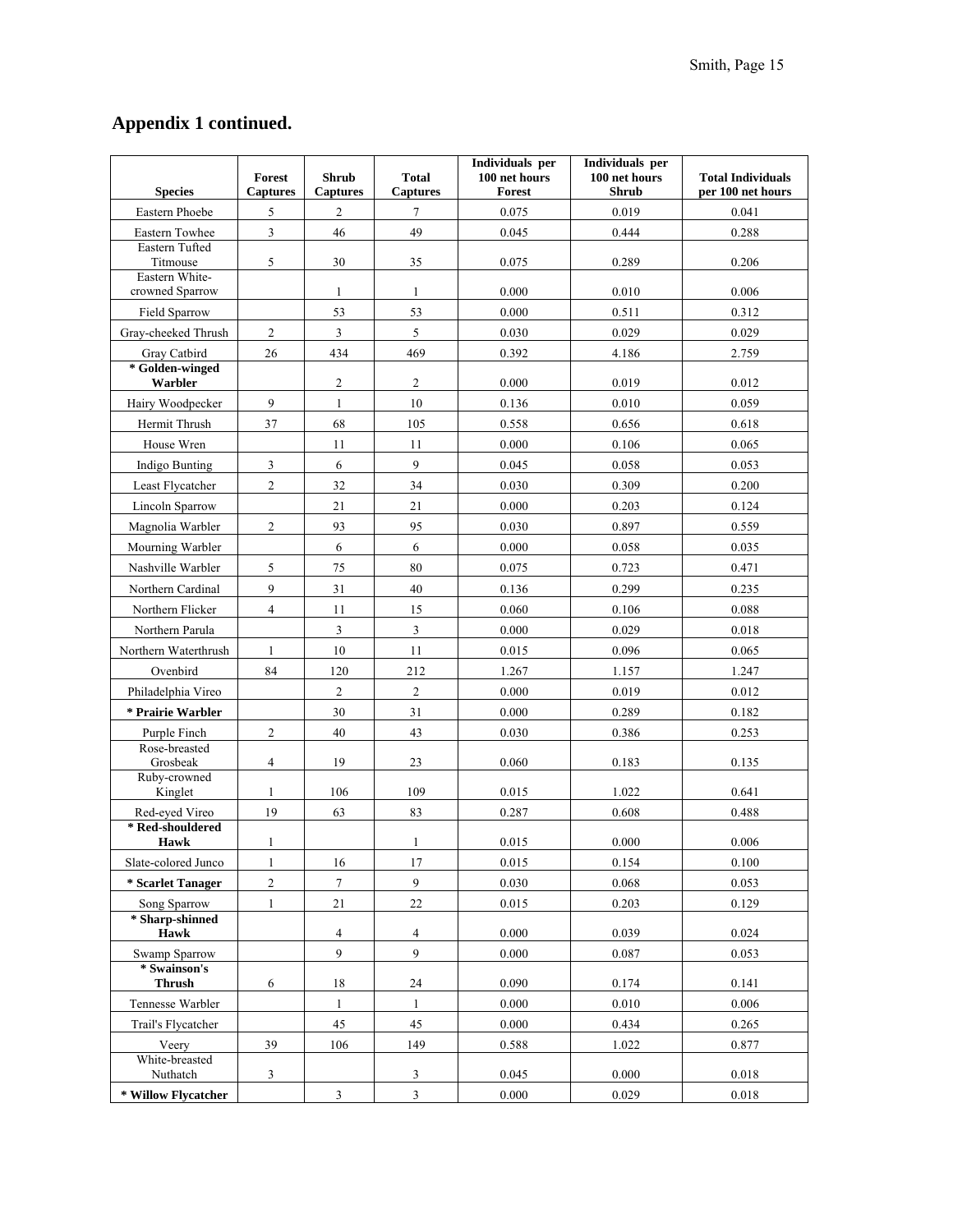# **Appendix 1 continued.**

| <b>Species</b>                        | Forest<br><b>Captures</b> | Shrub<br><b>Captures</b> | <b>Total</b><br><b>Captures</b> | Individuals per<br>100 net hours<br>Forest | Individuals per<br>100 net hours<br><b>Shrub</b> | <b>Total Individuals</b><br>per 100 net hours |
|---------------------------------------|---------------------------|--------------------------|---------------------------------|--------------------------------------------|--------------------------------------------------|-----------------------------------------------|
| Wilson's Warbler                      |                           | 19                       | 19                              | 0.000                                      | 0.183                                            | 0.112                                         |
| * Wood Thrush                         | 44                        | 122                      | 168                             | 0.664                                      | 1.177                                            | 0.988                                         |
| White-throated<br>Sparrow             | 5                         | 159                      | 164                             | 0.075                                      | 1.534                                            | 0.965                                         |
| *Yellow-breasted<br>Chat              |                           | 2                        | $\overline{2}$                  | 0.000                                      | 0.019                                            | 0.012                                         |
| Yellow-billed<br>Cuckoo               |                           | 3                        | 3                               | 0.000                                      | 0.029                                            | 0.018                                         |
| * Yellow-bellied<br><b>Flycatcher</b> |                           | 3                        | 3                               | 0.000                                      | 0.029                                            | 0.018                                         |
| Yellow Palm Warbler                   |                           | $\overline{c}$           | $\overline{2}$                  | 0.000                                      | 0.019                                            | 0.012                                         |
| Yellow-rumped<br>Warbler              | $\overline{c}$            | 5                        | 7                               | 0.030                                      | 0.048                                            | 0.041                                         |
| Yellow Warbler                        |                           | 41                       | 41                              | 0.000                                      | 0.395                                            | 0.241                                         |
| <b>Total Captures</b>                 | 447                       | 2977                     | 3483                            | 6.742                                      | 28.713                                           | 20.491                                        |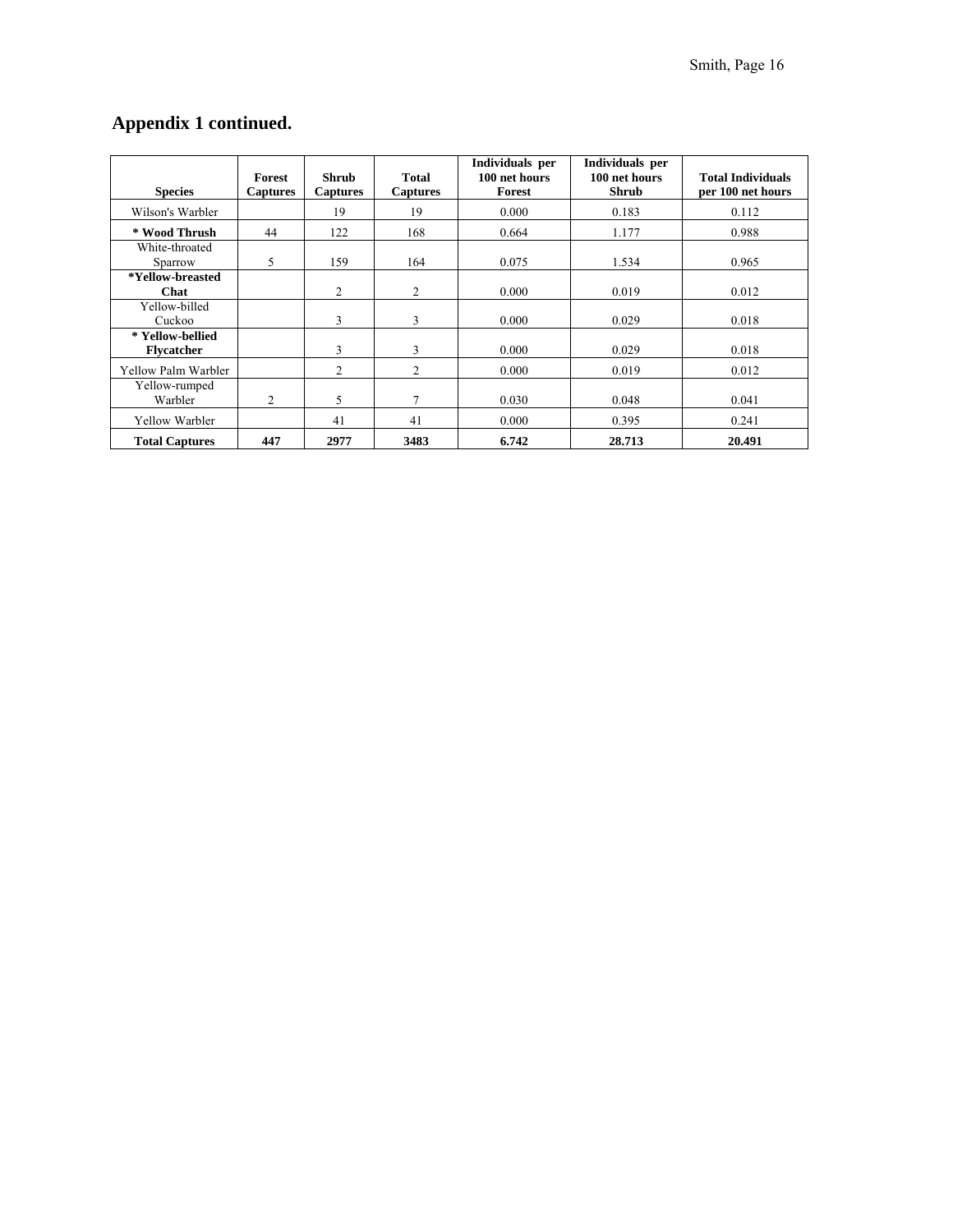**Appendix 2**. Multiple regression analysis of mass change for eight common species of insectivorous landbird migrants arriving in northeastern Pennsylvania, 2005. Shown are *parameter estimates (*β*), their standard errors (SE), and t-statistics and probability values (*P*).* 

| Parameter                    | β        | <b>SE</b> | t        | $\boldsymbol{P}$ | Daily Mass<br>Change $(g/24$ hr) | Percent Daily Body<br>Mass Change |
|------------------------------|----------|-----------|----------|------------------|----------------------------------|-----------------------------------|
| Year                         | $-0.189$ | 0.044     | $-2.823$ | 0.006            | 1.15                             | $+17.5%$                          |
| Date                         | 0.136    | 0.006     | 1.742    | 0.084            |                                  |                                   |
| Minutes<br>since<br>daylight | 0.456    | 0.0001    | 6.730    | < 0.001          |                                  |                                   |
| Wing                         | 0.359    | 0.019     | 4.583    | < 0.001          |                                  |                                   |
| <b>Tarsus</b>                | 0.313    | 0.057     | 4.392    | < 0.001          |                                  |                                   |

**Ruby-crowned Kinglet Shrub Captures**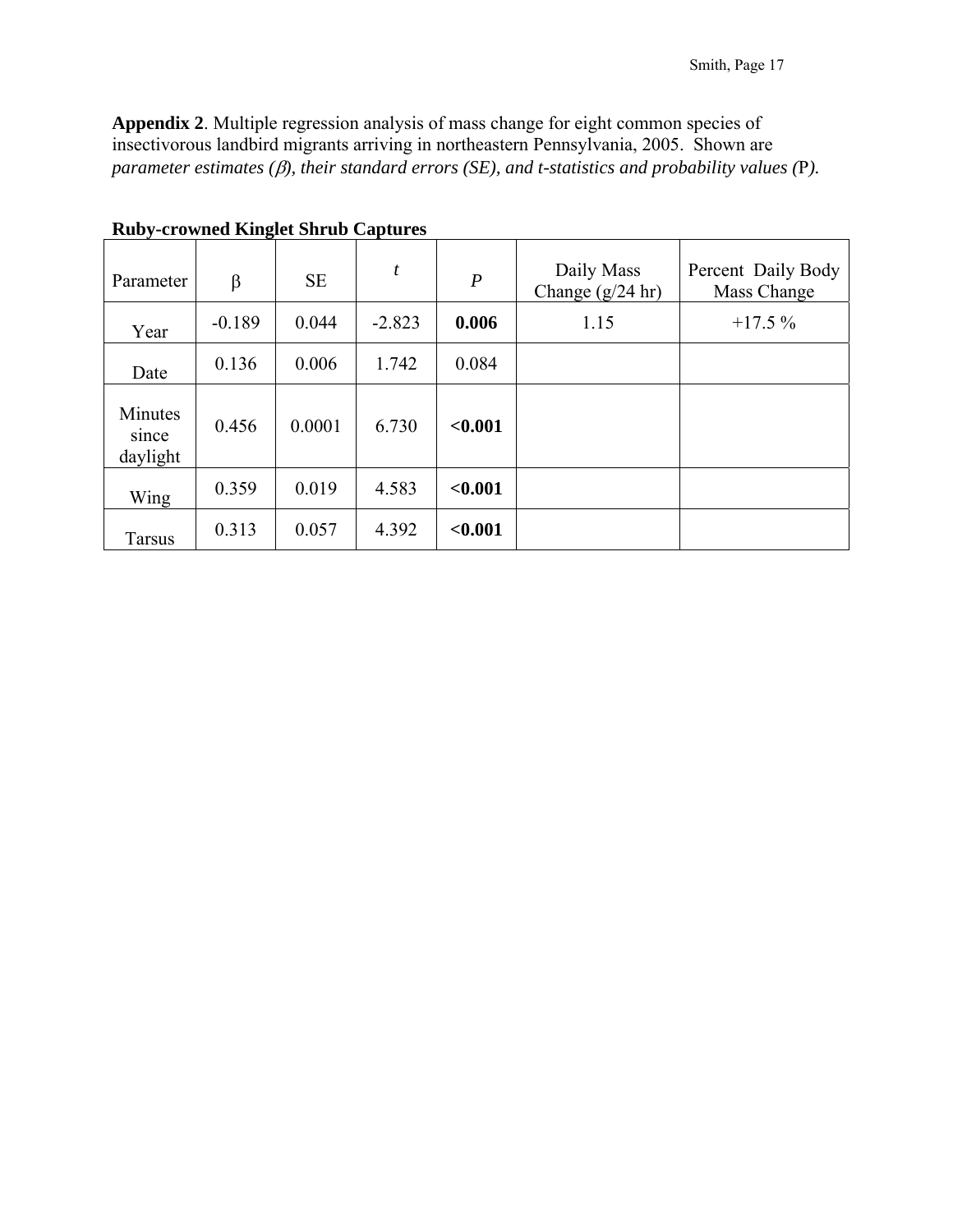| Parameter                    | β        | <b>SE</b> | $\boldsymbol{t}$ | $\boldsymbol{P}$ | Daily Mass<br>Change $(g/24$ hr) | Percent Daily Body<br>Mass Change |
|------------------------------|----------|-----------|------------------|------------------|----------------------------------|-----------------------------------|
| Year                         | 0.431    | 1.075     | 2.509            | 0.021            | Effect not<br>significant        | Effect not<br>significant         |
| Date                         | 0.161    | 0.039     | 0.837            | 0.412            |                                  |                                   |
| Minutes<br>since<br>daylight | $-0.042$ | 0.004     | $-0.228$         | 0.822            |                                  |                                   |
| Wing                         | $-0.031$ | 0.239     | $-0.171$         | 0.866            |                                  |                                   |
| <b>Tarsus</b>                | 0.477    | 0.627     | 2.663            | 0.015            |                                  |                                   |

# **Gray Catbird Forest Captures**

# **Gray Catbird Shrub Captures**

| Parameter                    | β     | <b>SE</b> | t     | $\boldsymbol{P}$ | Daily Mass<br>Change $(g/24$ hr) | Percent Daily Body<br>Mass Change |
|------------------------------|-------|-----------|-------|------------------|----------------------------------|-----------------------------------|
| Year                         | 0.049 | 0.267     | 0.974 | 0.342            | 1.22                             | $+3.7\%$                          |
| Date                         | 0.005 | 0.014     | 0.107 | 0.915            |                                  |                                   |
| Minutes<br>since<br>daylight | 0.107 | 0.001     | 2.126 | 0.034            |                                  |                                   |
| Wing                         | 0.161 | 0.069     | 3.071 | 0.002            |                                  |                                   |
| <b>Tarsus</b>                | 0.200 | 0.200     | 0.636 | 0.525            |                                  |                                   |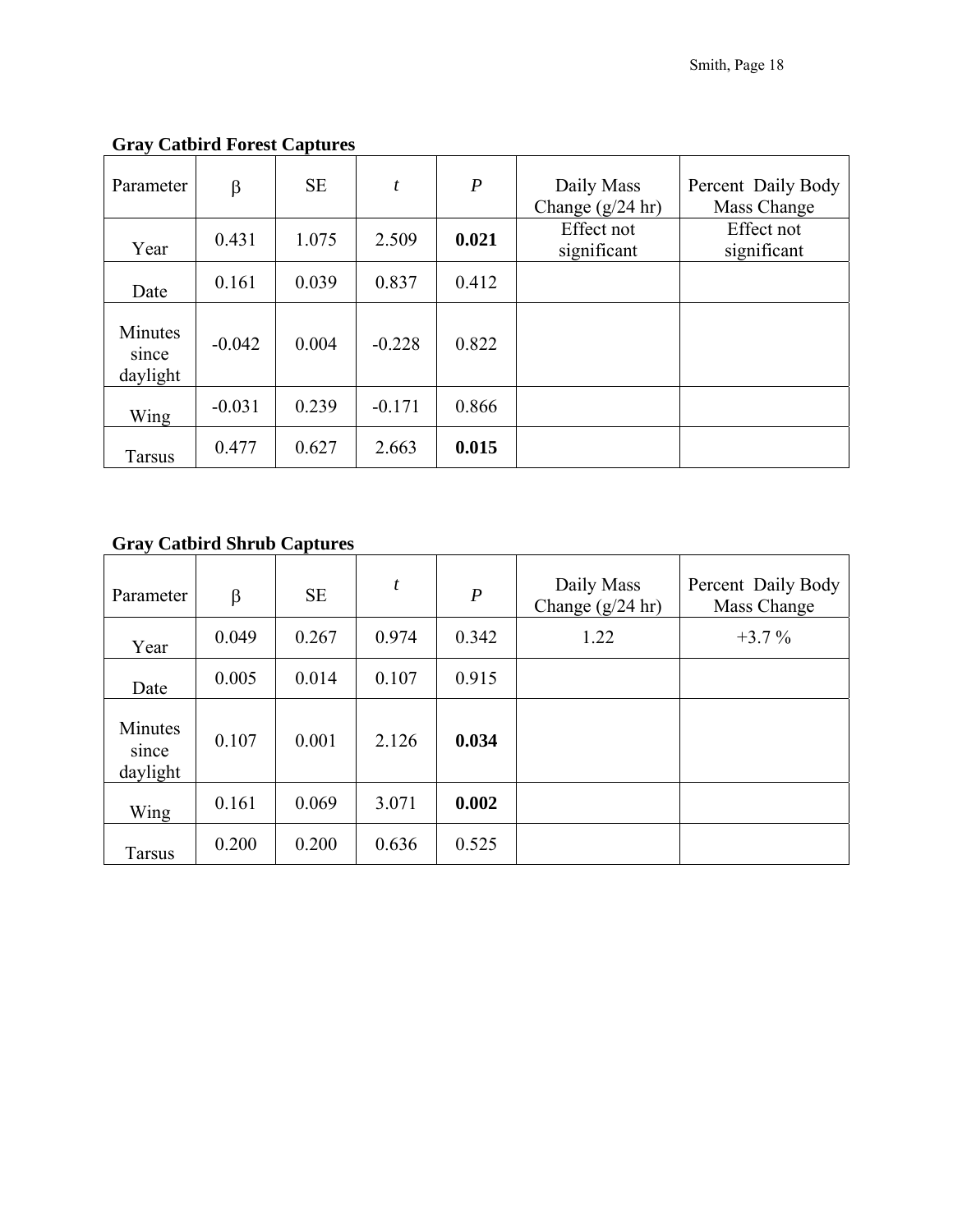| Parameter                    | $\beta$  | <b>SE</b> | t        | $\boldsymbol{P}$ | Daily Mass<br>Change $(g/24$ hr) | Percent Daily Body<br>Mass Change |
|------------------------------|----------|-----------|----------|------------------|----------------------------------|-----------------------------------|
| Year                         | $-0.291$ | 2.721     | $-1.248$ | 0.227            | Effect not<br>significant        | Effect not<br>significant         |
| Date                         | $-0.209$ | 0.076     | $-0.874$ | 0.392            |                                  |                                   |
| Minutes<br>since<br>daylight | $-0.021$ | 0.006     | $-0.091$ | 0.928            |                                  |                                   |
| Wing                         | $-0.035$ | 0.293     | $-0.162$ | 0.873            |                                  |                                   |
| <b>Tarsus</b>                | 0.106    | 0.847     | 0.476    | 0.639            |                                  |                                   |

### **American Robin Forest Captures**

## **American Robin Shrub Captures**

| Parameter                    | β     | <b>SE</b> | t     | $\boldsymbol{P}$ | Daily Mass<br>Change $(g/24$ hr) | Percent Daily Body<br>Mass Change |
|------------------------------|-------|-----------|-------|------------------|----------------------------------|-----------------------------------|
| Year                         | 0.229 | 1.915     | 1.077 | 0.300            | Effect not<br>significant        | Effect not<br>significant         |
| Date                         | 0.206 | 0.075     | 0.999 | 0.335            |                                  |                                   |
| Minutes<br>since<br>daylight | 0.154 | 0.021     | 0.328 | 0.748            |                                  |                                   |
| Wing                         | 0.591 | 0.169     | 2.855 | 0.013            |                                  |                                   |
| <b>Tarsus</b>                | 0.024 | 0.640     | 0.051 | 0.960            |                                  |                                   |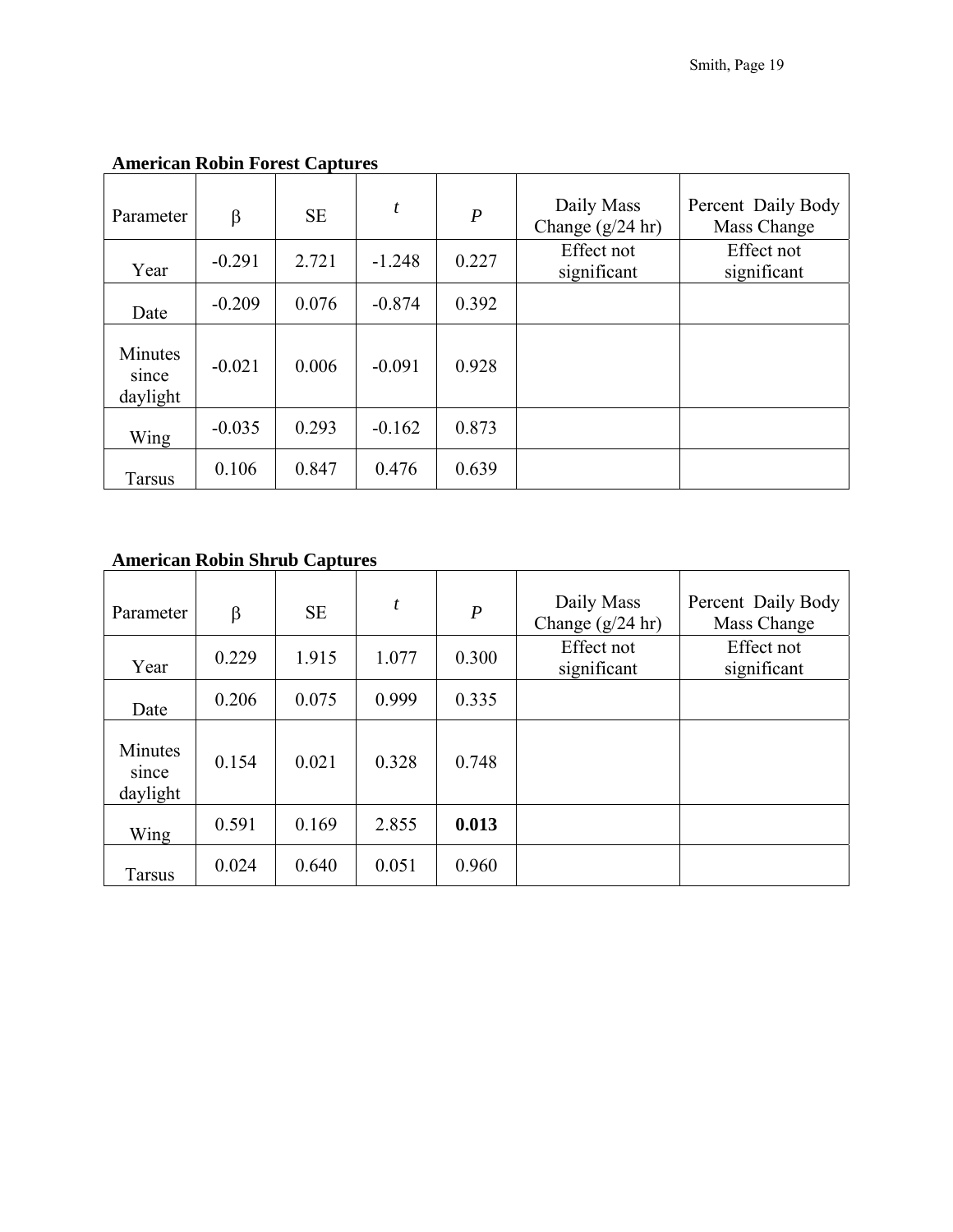| Parameter                    | $\beta$  | <b>SE</b> | t        | $\boldsymbol{P}$ | Daily Mass<br>Change $(g/24$ hr) | Percent Daily Body<br>Mass Change |
|------------------------------|----------|-----------|----------|------------------|----------------------------------|-----------------------------------|
| Year                         | $-0.184$ | 0.816     | $-0.811$ | 0.428            | Effect not<br>significant        | Effect not<br>significant         |
| Date                         | $-0.101$ | 0.023     | $-0.503$ | 0.621            |                                  |                                   |
| Minutes<br>since<br>daylight | 0.311    | 0.002     | 1.373    | 0.186            |                                  |                                   |
| Wing                         | 0.128    | 0.152     | 0.527    | 0.604            |                                  |                                   |
| <b>Tarsus</b>                | 0.244    | 0.358     | 1.144    | 0.267            |                                  |                                   |

### **Hermit Thrush Forest Captures**

# **Hermit Thrush Shrub Captures**

| Parameter                    | β        | <b>SE</b> | t        | $\boldsymbol{P}$ | Daily Mass<br>Change $(g/24$ hr) | Percent Daily Body<br>Mass Change |
|------------------------------|----------|-----------|----------|------------------|----------------------------------|-----------------------------------|
| Year                         | 0.113    | 0.387     | 0.886    | 0.380            | 2.96                             | $+9.8%$                           |
| Date                         | $-0.177$ | 0.019     | $-1.333$ | 0.189            |                                  |                                   |
| Minutes<br>since<br>daylight | 0.273    | 0.001     | 2.042    | 0.046            |                                  |                                   |
| Wing                         | 0.247    | 0.086     | 1.904    | 0.063            |                                  |                                   |
| <b>Tarsus</b>                | $-0.108$ | 0.132     | $-0.837$ | 0.406            |                                  |                                   |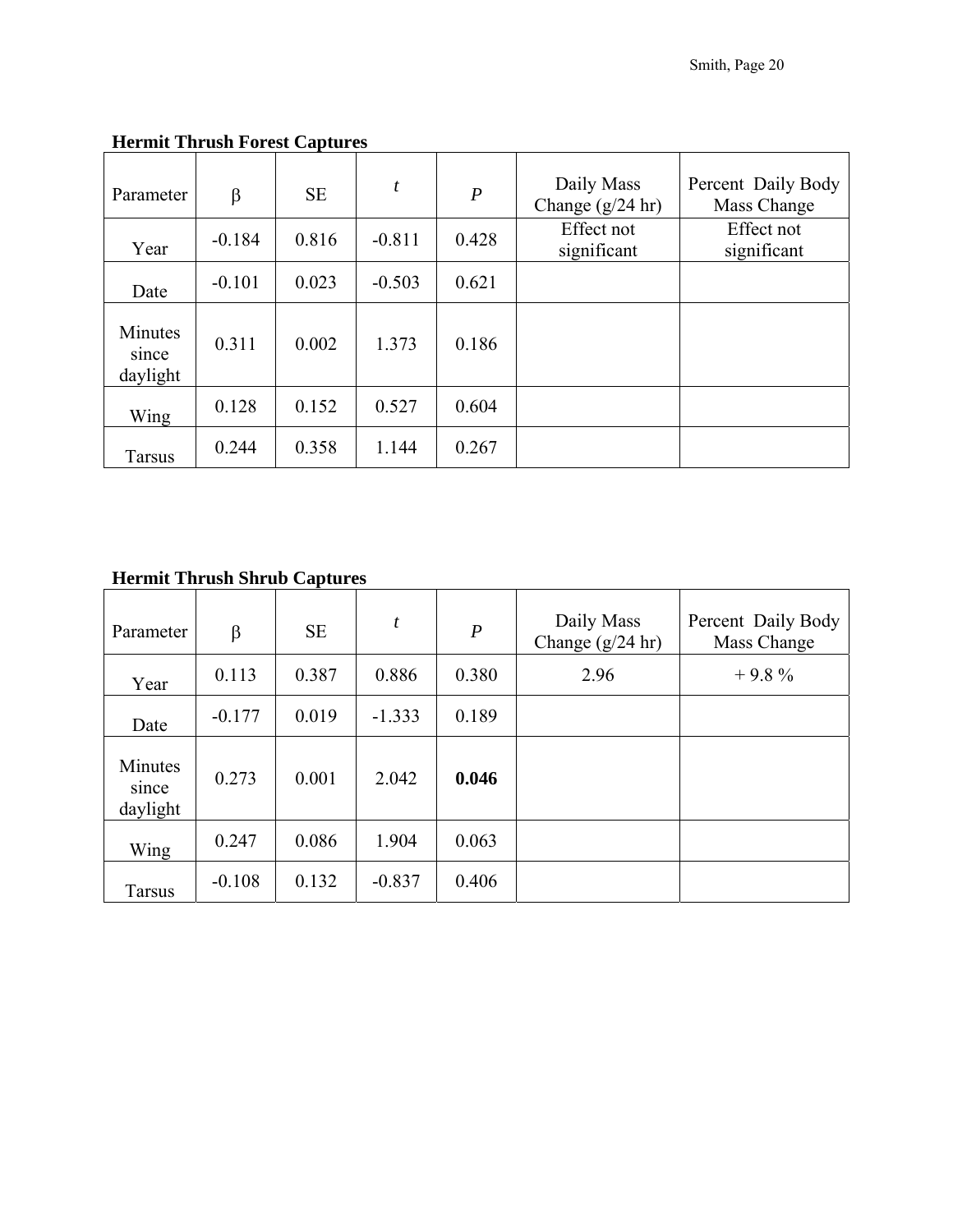| Parameter                    | β        | <b>SE</b> | t        | $\boldsymbol{P}$ | Daily Mass<br>Change $(g/24$ hr) | Percent Daily Body<br>Mass Change |
|------------------------------|----------|-----------|----------|------------------|----------------------------------|-----------------------------------|
| Year                         | $-0.065$ | 0.723     | $-0.310$ | 0.760            | Effect not<br>significant        | Effect not<br>significant         |
| Date                         | $-0.378$ | 0.027     | $-1.912$ | 0.070            |                                  |                                   |
| Minutes<br>since<br>daylight | 0.234    | 0.001     | 1.235    | 0.231            |                                  |                                   |
| Wing                         | 0.407    | 0.107     | 1.724    | 0.099            |                                  |                                   |
| <b>Tarsus</b>                | $-0.057$ | 0.357     | $-0.250$ | 0.805            |                                  |                                   |

### **Veery Forest Captures**

### **Veery Shrub Captures**

| ັ                            |         |           |                  |                  |                                  |                                   |
|------------------------------|---------|-----------|------------------|------------------|----------------------------------|-----------------------------------|
| Parameter                    | $\beta$ | <b>SE</b> | $\boldsymbol{t}$ | $\boldsymbol{P}$ | Daily Mass<br>Change $(g/24$ hr) | Percent Daily Body<br>Mass Change |
| Year                         | 0.167   | 0.393     | 1.567            | 0.121            | Effect not<br>significant        | Effect not<br>significant         |
| Date                         | 0.173   | 0.018     | 1.682            | 0.096            |                                  |                                   |
| Minutes<br>since<br>daylight | 0.138   | 0.001     | 1.345            | 0.182            |                                  |                                   |
| Wing                         | 0.182   | 0.070     | 1.636            | 0.106            |                                  |                                   |
| <b>Tarsus</b>                | 0.166   | 0.230     | 1.509            | 0.135            |                                  |                                   |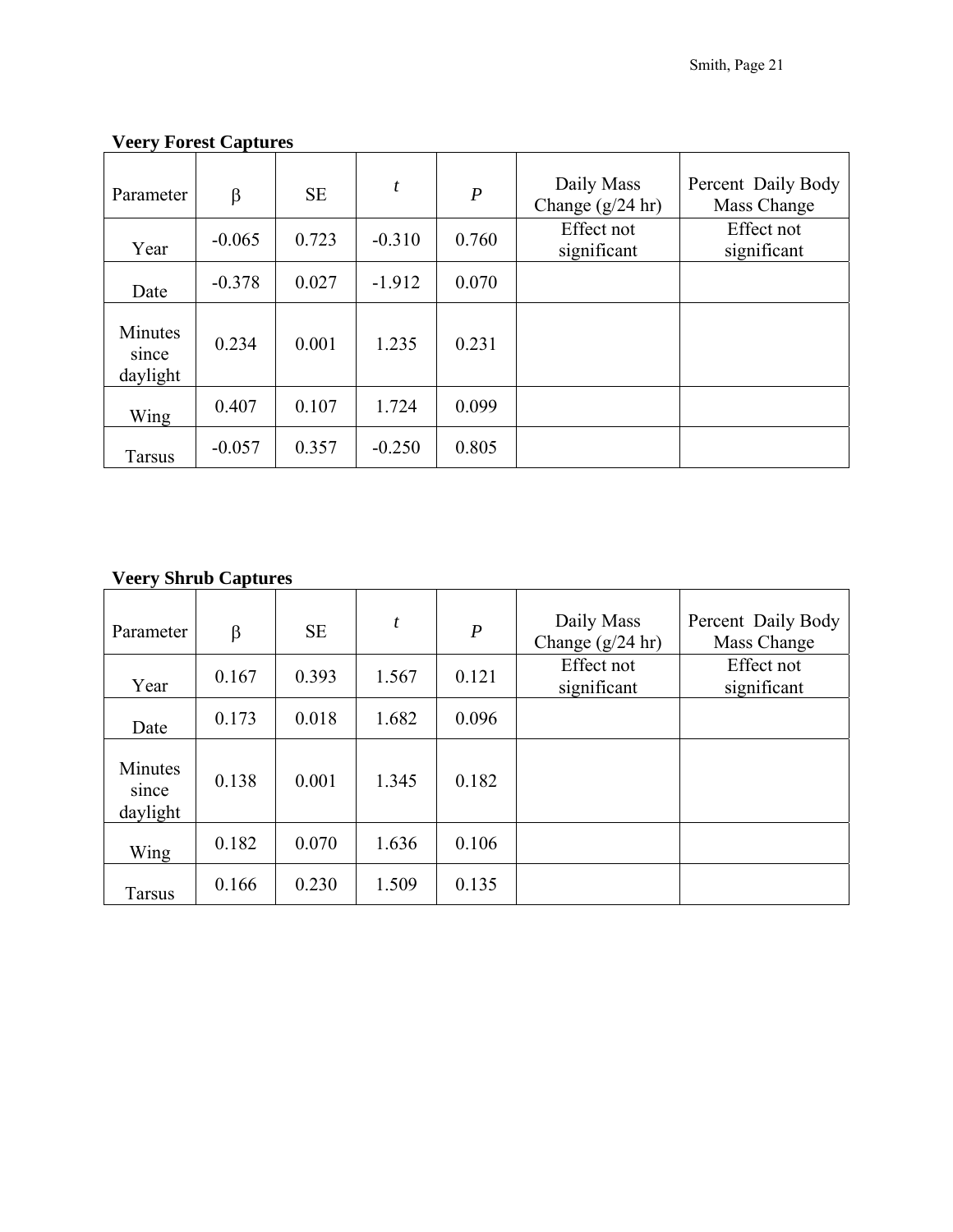| Parameter                    | β        | <b>SE</b> | t        | $\boldsymbol{P}$ | Daily Mass<br>Change $(g/24$ hr) | Percent Daily Body<br>Mass Change |
|------------------------------|----------|-----------|----------|------------------|----------------------------------|-----------------------------------|
| Year                         | 0.272    | 1.300     | 1.588    | 0.125            | 0.69                             | $+1.4\%$                          |
| Date                         | 0.699    | 0.046     | 4.101    | < 0.001          |                                  |                                   |
| Minutes<br>since<br>daylight | 0.122    | 0.003     | 0.773    | 0.447            |                                  |                                   |
| Wing                         | 0.228    | 0.176     | 1.344    | 0.191            |                                  |                                   |
| <b>Tarsus</b>                | $-0.340$ | 0.422     | $-1.893$ | 0.071            |                                  |                                   |

# **Wood Thrush Forest Captures**

# **Wood Thrush Shrub Captures**

| Parameter                    | β        | <b>SE</b> | t        | $\boldsymbol{P}$ | Daily Mass<br>Change $(g/24$ hr) | Percent Daily Body<br>Mass Change |
|------------------------------|----------|-----------|----------|------------------|----------------------------------|-----------------------------------|
| Year                         | $-0.117$ | 0.862     | $-1.044$ | 0.300            | 7.91                             | $+16.4%$                          |
| Date                         | 0.115    | 0.044     | 1.054    | 0.295            |                                  |                                   |
| Minutes<br>since<br>daylight | 0.361    | 0.002     | 3.393    | 0.001            |                                  |                                   |
| Wing                         | $-0.138$ | 0.141     | $-1.202$ | 0.233            |                                  |                                   |
| <b>Tarsus</b>                | 0.071    | 0.392     | 0.676    | 0.501            |                                  |                                   |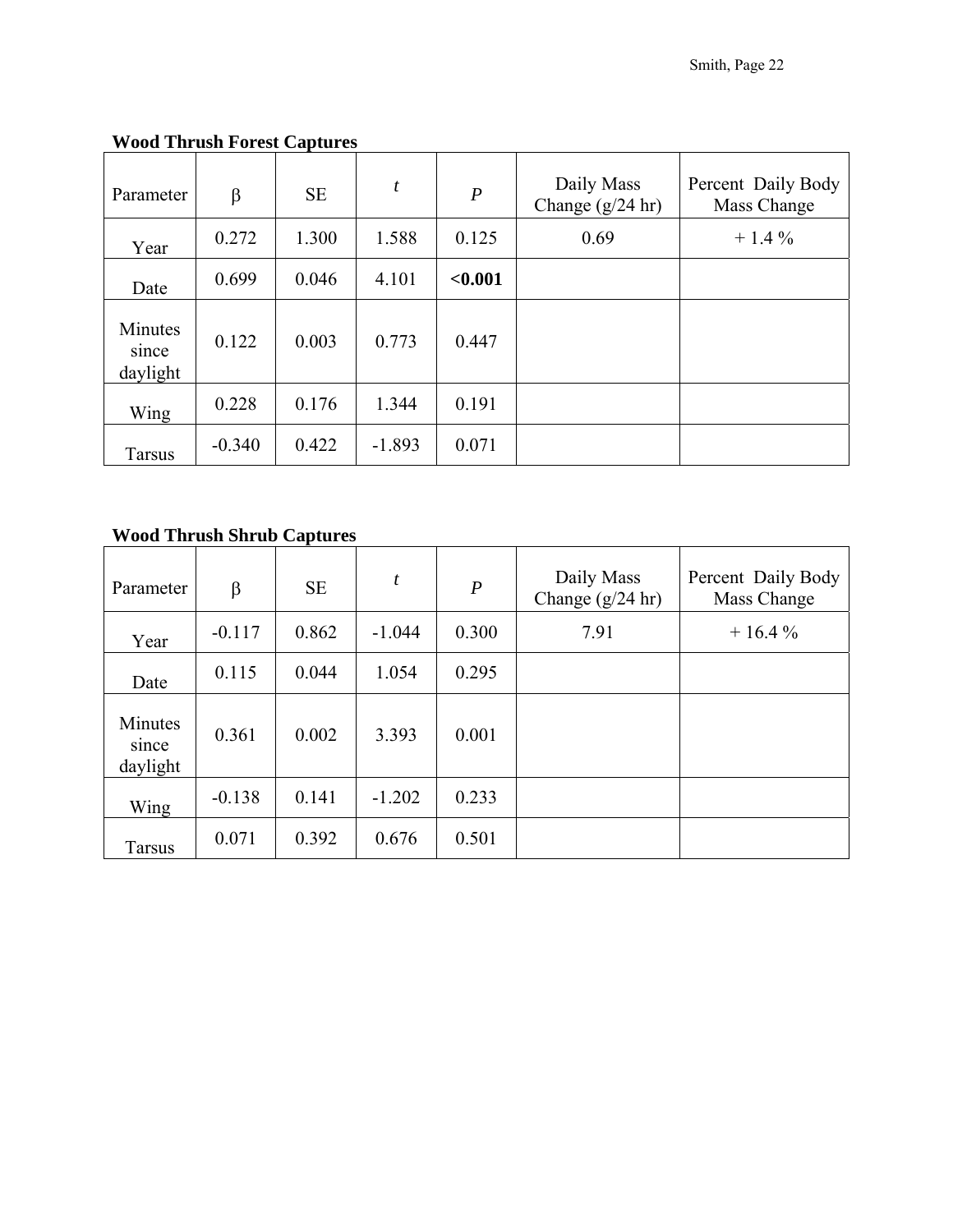| Parameter                    | β     | <b>SE</b> | $\boldsymbol{t}$ | $\boldsymbol{P}$ | Daily Mass<br>Change $(g/24$ hr) | Percent Daily Body<br>Mass Change |
|------------------------------|-------|-----------|------------------|------------------|----------------------------------|-----------------------------------|
| Year                         | 0.008 | 0.193     | 0.081            | 0.936            | 1.04                             | $11.6\%$                          |
| Date                         | 0.038 | 0.014     | 0.340            | 0.735            |                                  |                                   |
| Minutes<br>since<br>daylight | 0.329 | 0.0001    | 3.121            | 0.003            |                                  |                                   |
| Wing                         | 0.252 | 0.043     | 2.181            | 0.033            |                                  |                                   |
| <b>Tarsus</b>                | 0.207 | 0.161     | 1.937            | 0.057            |                                  |                                   |

# **Magnolia Warbler Shrub Captures**

### **Chestnut-sided Warbler Shrub Captures**

| Parameter                    | β     | <b>SE</b> | t     | $\boldsymbol{P}$ | Daily Mass<br>Change $(g/24$ hr) | Percent Daily Body<br>Mass Change |
|------------------------------|-------|-----------|-------|------------------|----------------------------------|-----------------------------------|
| Year                         | 0.095 | 0.152     | 0.840 | 0.404            | 1.00                             | $+10.3\%$                         |
| Date                         | 0.095 | 0.005     | 0.822 | 0.414            |                                  |                                   |
| Minutes<br>since<br>daylight | 0.382 | 0.00001   | 3.680 | < 0.001          |                                  |                                   |
| Wing                         | 0.386 | 0.031     | 3.508 | 0.001            |                                  |                                   |
| <b>Tarsus</b>                | 0.176 | 0.116     | 1.645 | 0.105            |                                  |                                   |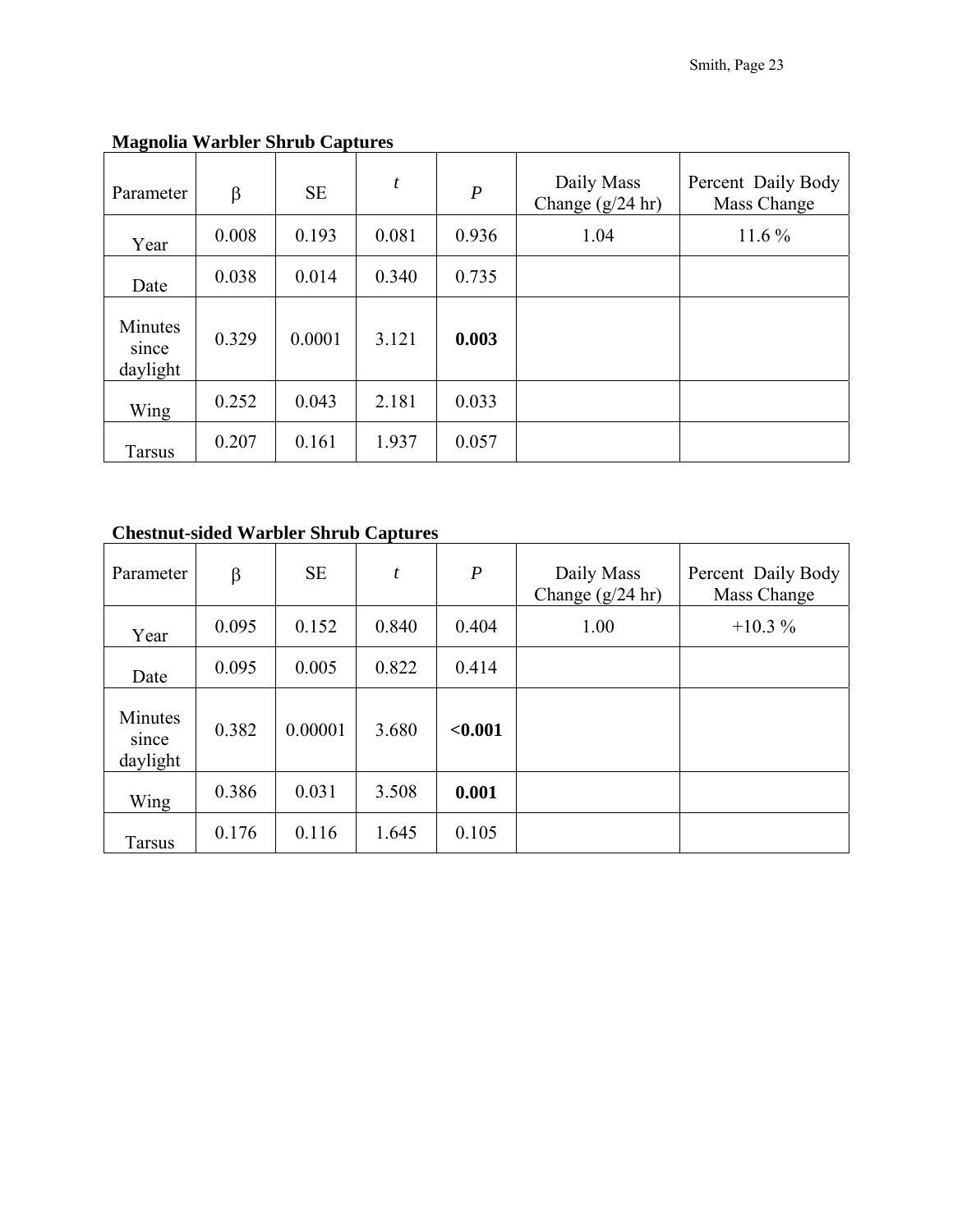| Parameter                    | $\beta$ | <b>SE</b> | t        | $\boldsymbol{P}$ | Daily Mass<br>Change $(g/24$ hr) | Percent Daily Body<br>Mass Change |
|------------------------------|---------|-----------|----------|------------------|----------------------------------|-----------------------------------|
| Year                         | 0.270   | 0.086     | 2.375    | 0.020            | Effect not<br>significant        | Effect not<br>significant         |
| Date                         | 0.113   | 0.007     | 0.934    | 0.354            |                                  |                                   |
| Minutes<br>since<br>daylight | 0.00004 | 0.0001    | $-0.731$ | 0.468            |                                  |                                   |
| Wing                         | 0.256   | 0.036     | 2.170    | 0.034            |                                  |                                   |
| <b>Tarsus</b>                | 0.134   | 0.121     | 1.205    | 0.232            |                                  |                                   |

**Nashville Warbler Shrub Captures**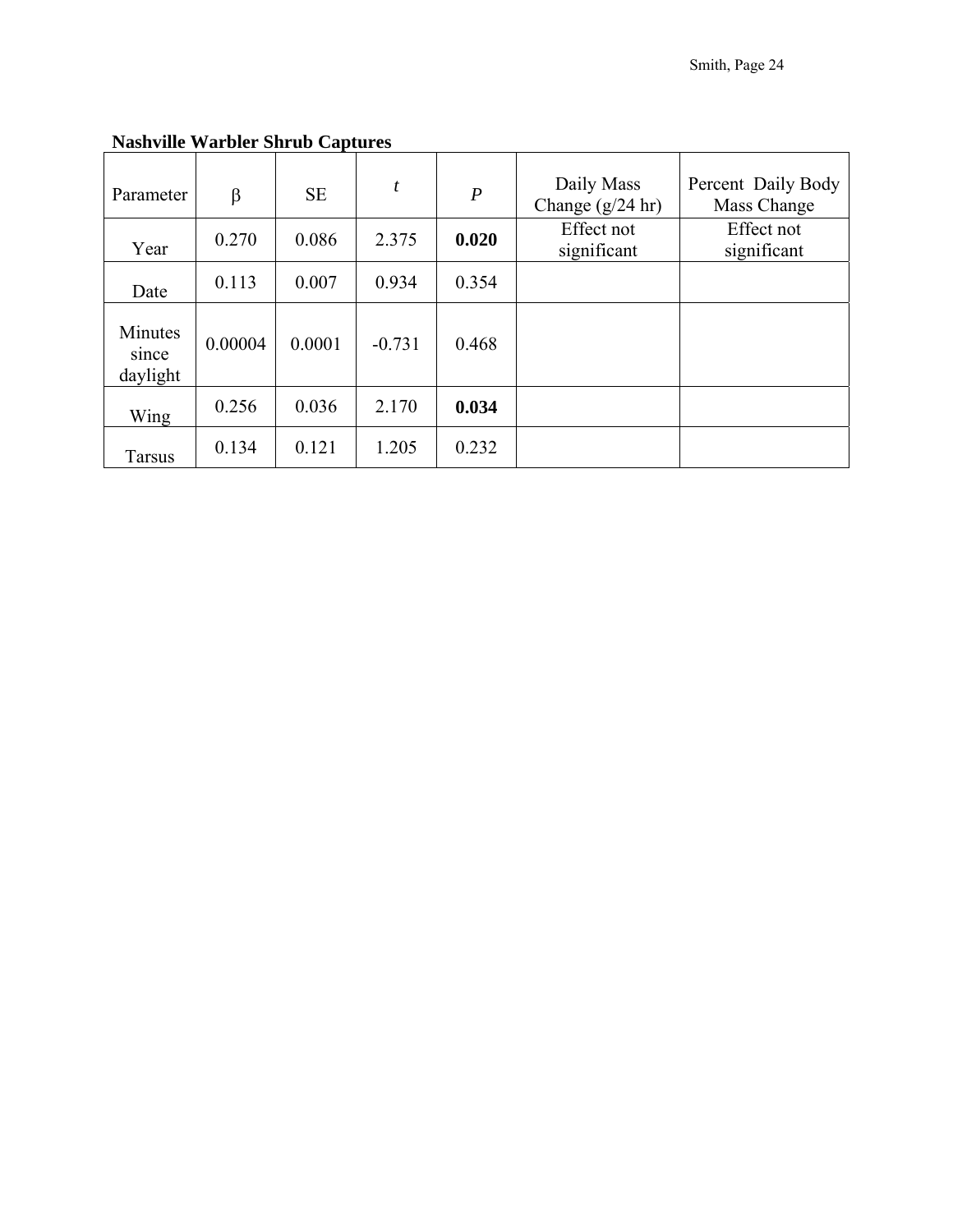| Parameter                    | β        | <b>SE</b> | t        | $\boldsymbol{P}$ | Daily Mass<br>Change $(g/24$ hr) | Percent Daily Body<br>Mass Change |
|------------------------------|----------|-----------|----------|------------------|----------------------------------|-----------------------------------|
| Year                         | 0.115    | 0.929     | 0.223    | 0.830            | Effect not<br>significant        | Effect not<br>significant         |
| Date                         | 0.127    | 0.042     | 0.232    | 0.823            |                                  |                                   |
| Minutes<br>since<br>daylight | 0.060    | 0.002     | 0.113    | 0.913            |                                  |                                   |
| Wing                         | $-0.013$ | 0.366     | $-0.020$ | 0.985            |                                  |                                   |
| <b>Tarsus</b>                | 0.276    | 0.615     | 0.670    | 0.524            |                                  |                                   |

# **Common Yellowthroat Forest Captures**

### **Common Yellowthroat Shrub Captures**

| Parameter                    | β        | <b>SE</b> | $\boldsymbol{t}$ | $\boldsymbol{P}$ | Daily Mass<br>Change $(g/24$ hr) | Percent Daily Body<br>Mass Change |
|------------------------------|----------|-----------|------------------|------------------|----------------------------------|-----------------------------------|
| Year                         | $-0.025$ | 0.069     | $-0.425$         | 0.671            | 0.995                            | $+10.1%$                          |
| Date                         | 0.195    | 0.004     | 3.321            | 0.001            |                                  |                                   |
| Minutes<br>since<br>daylight | 0.309    | 0.001     | 5.356            | < 0.0001         |                                  |                                   |
| Wing                         | 0.415    | 0.021     | 7.043            | < 0.0001         |                                  |                                   |
| Tarsus                       | $-0.065$ | 0.0001    | $-1.143$         | 0.254            |                                  |                                   |